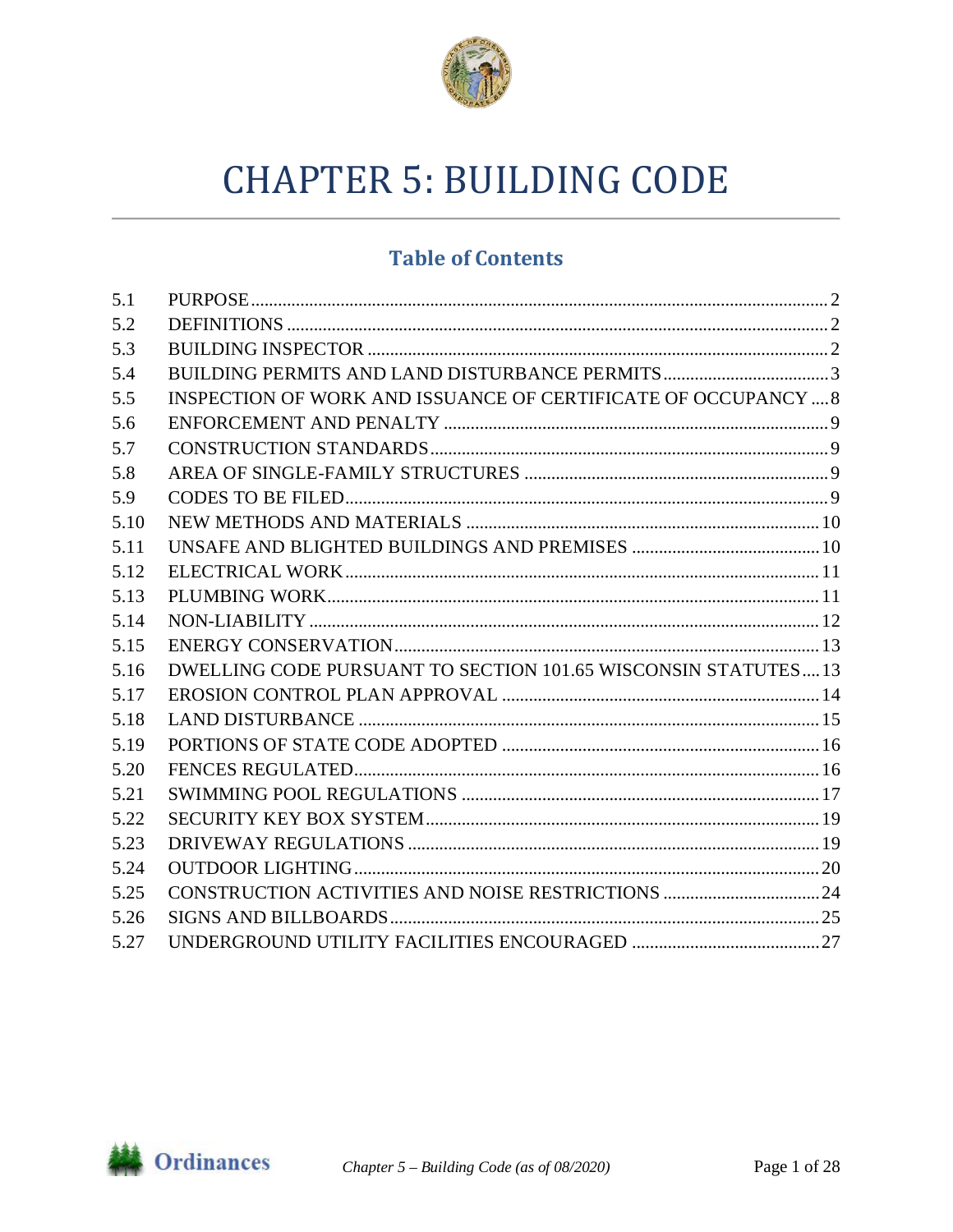

# CHAPTER 5: BUILDING CODE

## <span id="page-1-0"></span>**5.1 PURPOSE.**

It is hereby determined that the public safety, health, welfare, and morals will be protected, promoted, and conserved by the adoption of a building code for the Village.

## <span id="page-1-1"></span>**5.2 DEFINITIONS**.

For the purpose of this Chapter, certain terms and words are defined as follows:

**(1)** RECREATIONAL FACILITIES**:** Anything which: (i) exceeds one hundred (100) square feet, (ii) is constructed or erected and requires permanent location on or in the ground; and (iii) is primarily used for recreational purposes; including, without limitation, swimming pools and ball courts.

**(2)** STRUCTURE**:** Anything permanently placed on or in the ground for any use whatsoever; including but not limited to, any new or existing building, fence, pillar, gated entrance requiring a permit under Section 5.19 and recreational facility. Private driveways shall not be considered to be structures.

**(3)** BUILDING**:** A structure having a roof.

**(4)** PRIVATE DRIVEWAY: Any way serving not more than six (6) lots which is used primarily for ingress to and egress from such lots by motor vehicles and which is established by private easement for multiple lots. Provided; however, that existing private driveways may be expanded to serve up to ten (10) lots with the approval of the Village Board by Resolution.

# <span id="page-1-2"></span>**5.3 BUILDING INSPECTOR**.

**(1) AUTHORITY.** There is hereby created the position of Building Inspector of the Village. The Building Inspector shall be appointed by the Village President and the appointment confirmed by the Village Board. The Building Inspector shall have the authority and duty to administer the building code of the Village set forth in this Chapter. The Village Board may appoint one (1) or more deputy building inspectors and provide for specific powers and duties. The Building Inspector shall have the right at all reasonable times to enter structures and lots in carrying out the administration of the building code. No person shall interfere with the Building Inspector or any deputy building inspector while in the performance of the duties of the position of Building Inspector or deputy building inspector.

**(2) ELECTRICAL, PLUMBING, HEAT VENTILATION AND AIR CONDITIONING INSPECTORS**. The offices of electrical, plumbing, heat ventilation and air conditioning inspector of the Village are hereby created. Said offices may be held by the Building Inspector.

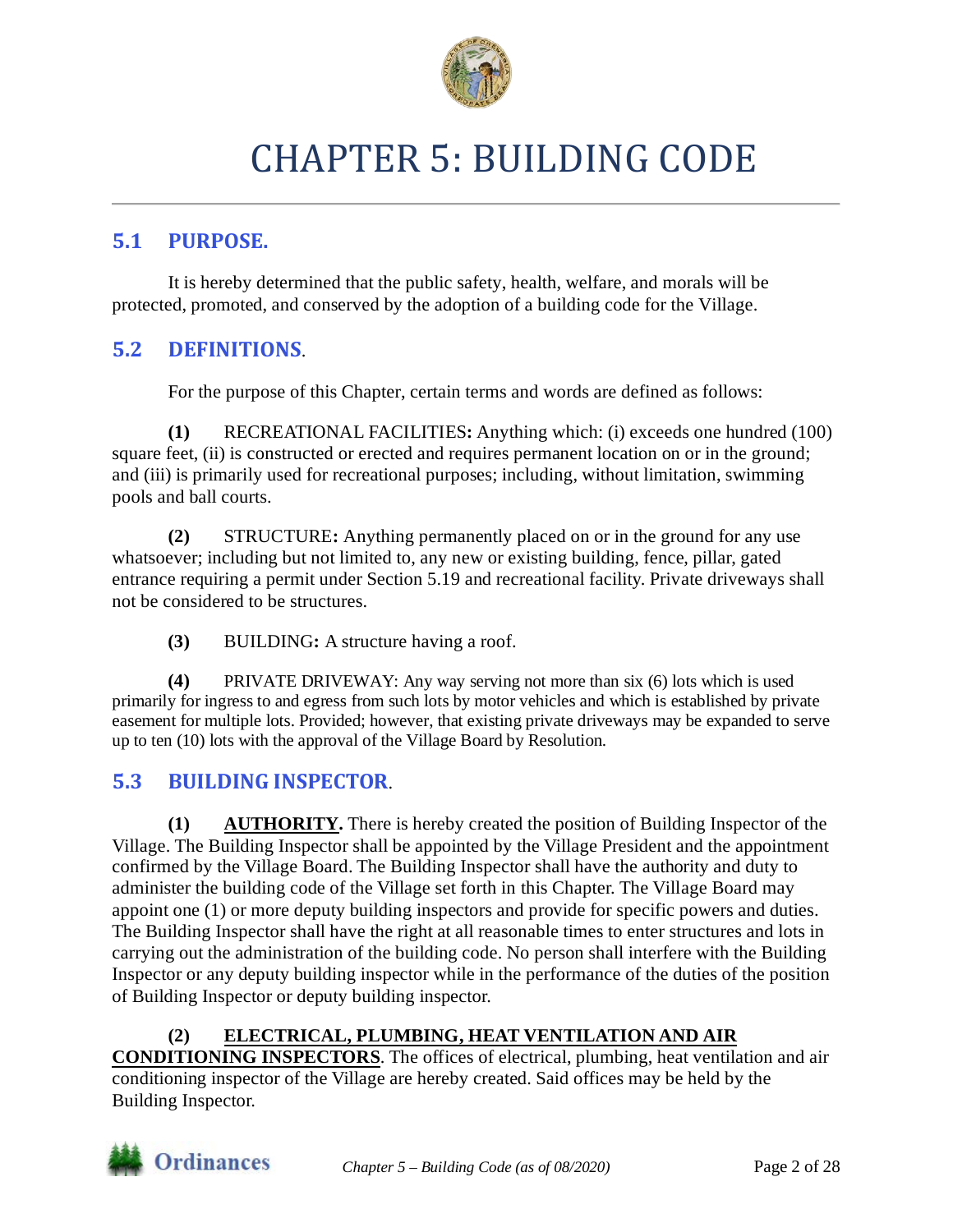

## <span id="page-2-0"></span>**5.4 BUILDING PERMITS AND LAND DISTURBANCE PERMITS**.

#### **(1) PERMIT REQUIRED.**

- (a) General. Except as provided in Section 5.4(1)(b), no structure or any part thereof may hereafter be erected, constructed, enlarged, altered, repaired, remodeled, moved, or demolished within the Village, nor shall any ground be broken for the same, until a building permit therefore shall first have been obtained by the owner, or the owner's authorized agent.
- (b) Exception. No permit shall be required under this Section if the estimated cost of construction or repair is less than Two Thousand Dollars (\$2,000).
- (c) Grading Permit. A grading permit shall be required regardless of whether or not a structure is affected when there is land disturbance if there is a grade change of twelve (12) inches or greater or if excavation, grading, filling or other land altering or earthmoving activities are reasonably likely to cause erosion.

**(2) APPLICATION**. Application for a building permit shall be made in writing upon a form furnished by the Village Clerk-Treasurer and shall state the name and address of the owner of the land, the legal description of the land upon which the structure is to be located and shall contain such other information as the Building Inspector and Zoning Administrator may require. Each application shall be accompanied by required plans, fees and deposits. Any application which does not contain all necessary information may be deemed incomplete and returned to the applicant.

#### **(3) PLANS.**

- (a) PRELIMINARY PLANS.
	- (i) With the filing of the application the applicant shall provide:
		- a. Three (3) sets of preliminary plans which identify the conceptual design for the structure and include a depiction of all exterior elevations;
		- b. An estimate of the total area of all new structures in square feet;
		- c. A description of the materials to be used for all new structures;
		- d. The surface area of exterior walls in square feet;

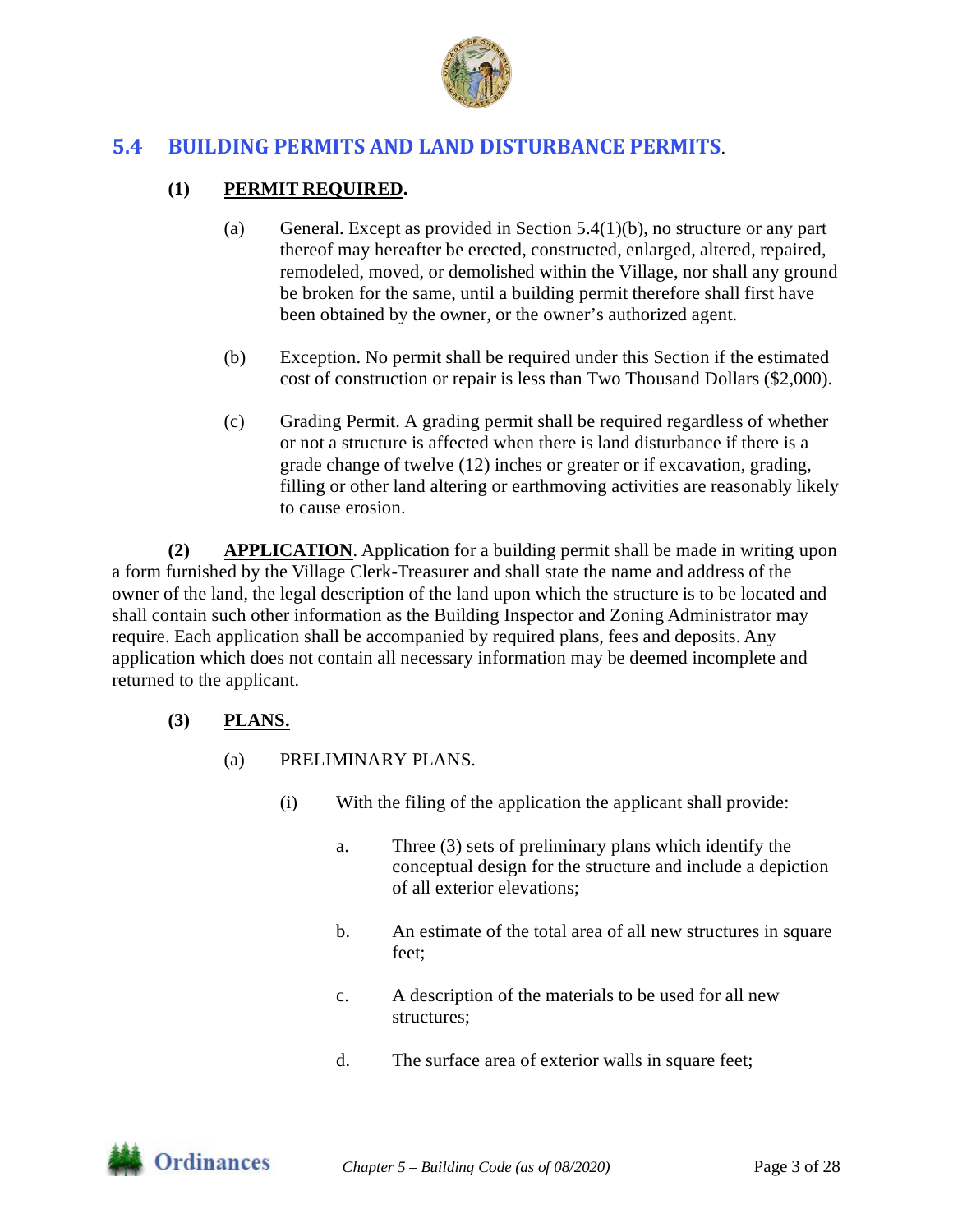

- e. A survey identifying the location of all new structures on the lot and all existing structures, a landscape plan, driveway location, exterior materials products and color samples; and
- f. For lakefront property, an elevation, as viewed from the lake, identifying all trees that will be in the construction site or affected by the proposal.

(ii) The preliminary plans shall not be less than one-eighth (1/8) scale and shall be reviewed by the Building Inspector and the Zoning Administrator to determine whether the preliminary plans satisfy the requirements of this Code. Additionally, the Zoning Administrator shall determine whether the materials to be used for all new structures are substantially similar to the materials of the existing structures on the property and whether the appearance of the proposed structure is substantially similar to or consistent with existing structures on the property.

(iii) If the Building Inspector and Zoning Administrator determine that the preliminary plans meet with the requirements of this Code, the materials for the proposed structure are substantially similar to the materials of the existing structures on the property and the appearance of the proposed structure is substantially similar to or consistent with existing structures on the property, the preliminary plans shall be submitted to the Plan Commission for review and comment pursuant to the standards set forth in this Section.

(iv) In the event the proposed structure is an accessory structure, is the sole proposed structure on the lot and there are no existing structures on the property, the Building Inspector and Zoning Administrator shall consider whether the appearance of the materials being used for the proposed structure are substantially similar in appearance to or consistent with the appearance of and materials used on existing structures on neighboring properties.

(v) The purpose of the preliminary plans is to allow the Plan Commission and the public to review and comment on the application prior to the applicant's submission of final plans. Nothing in the preliminary plan review shall be considered binding with respect to the applicant or the Plan Commission.

(vi) An applicant, in the applicant's own discretion, may submit final plans (as defined below) at the same time the applicant submits the preliminary plans but the Plan Commission shall be under no obligation to act on the final plans at the meeting where the preliminary plans are presented for review and comment.

(b) FINAL PLANS.

(i) After preliminary plans are submitted and reviewed by the Plan Commission, final plans shall be submitted which shall include:

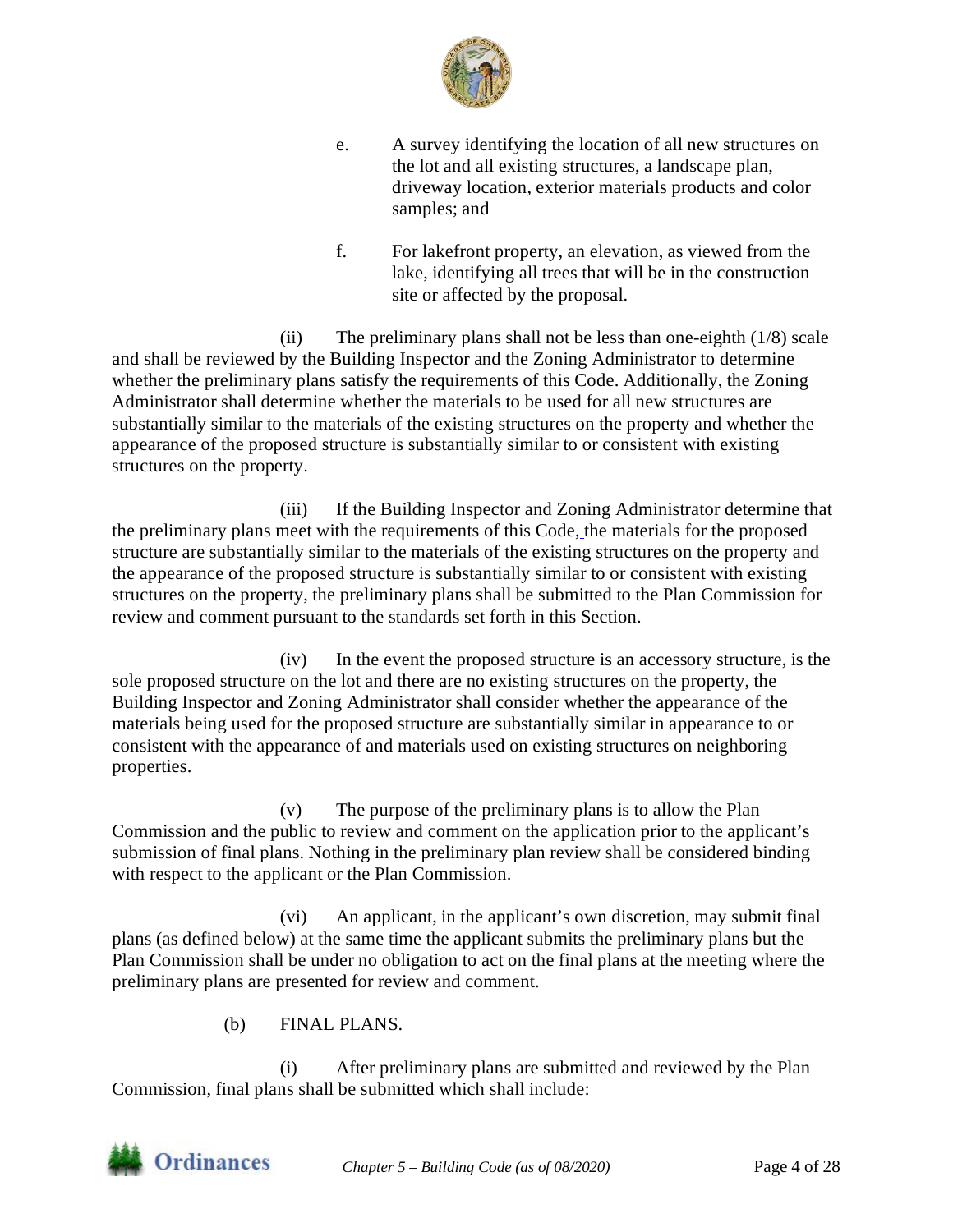

- a. Three (3) complete sets of plans and specifications;
- b. A landscaping plan;
- c. A lighting plan; and
- d. A current certified survey of the property, including a plot plan showing the location of the proposed and existing structures with respect to adjoining roadways, lot lines, structures and exterior elevations of proposed structures.

One (1) set of the plans and specifications shall be returned after approval as hereinafter provided; the other sets shall remain on file in the office of the Village Clerk-Treasurer. All plans and specifications shall be signed by the maker. Plans for structures required to comply with the State Building Code shall bear a stamp of approval from the applicable authority.

(ii) All plans shall be not less than one-eighth  $(1/8)$  scale and all distances shall be accurately figured.

(iii) All plans shall demonstrate the exterior architectural appearance and functional plan of any proposed structure and its location on the lot.

(iv) With respect to sites containing frontage on any lake, the plans shall include a view of the site from the lake (with existing and proposed structures including the height and exterior elevations visible from the lake) and the proposed landscaping demonstrating that such structures will: (a) be architecturally and aesthetically in keeping with the neighboring properties on the lake; and (b) will not result in a substantial depreciation of values of other property with frontage on the lake.

#### **(4) FEES AND DEPOSITS.**

(a) Building Permit Fee. The fee for a building permit shall be established from time to time by resolution of the Village Board. Such fee shall be paid to the Village Clerk-Treasurer and shall accompany the application for a building permit.

Construction Deposit. The construction deposit shall be established from time to time by resolution of the Village Board. Such construction deposit shall be paid to the Village Clerk-Treasurer and shall accompany the application for a building permit.

**(5) REVIEW OF APPLICATION BY BUILDING INSPECTOR**. After the completion of a review of the preliminary plans and upon the filing of a complete application and the payment of all fees and deposits, the Building Inspector shall review the application and determine whether the proposed structure complies with this Chapter. If the Building Inspector determines the proposed structure will so comply, the application shall be referred to the Plan Commission and Village Board unless the Building Inspector determines that the application

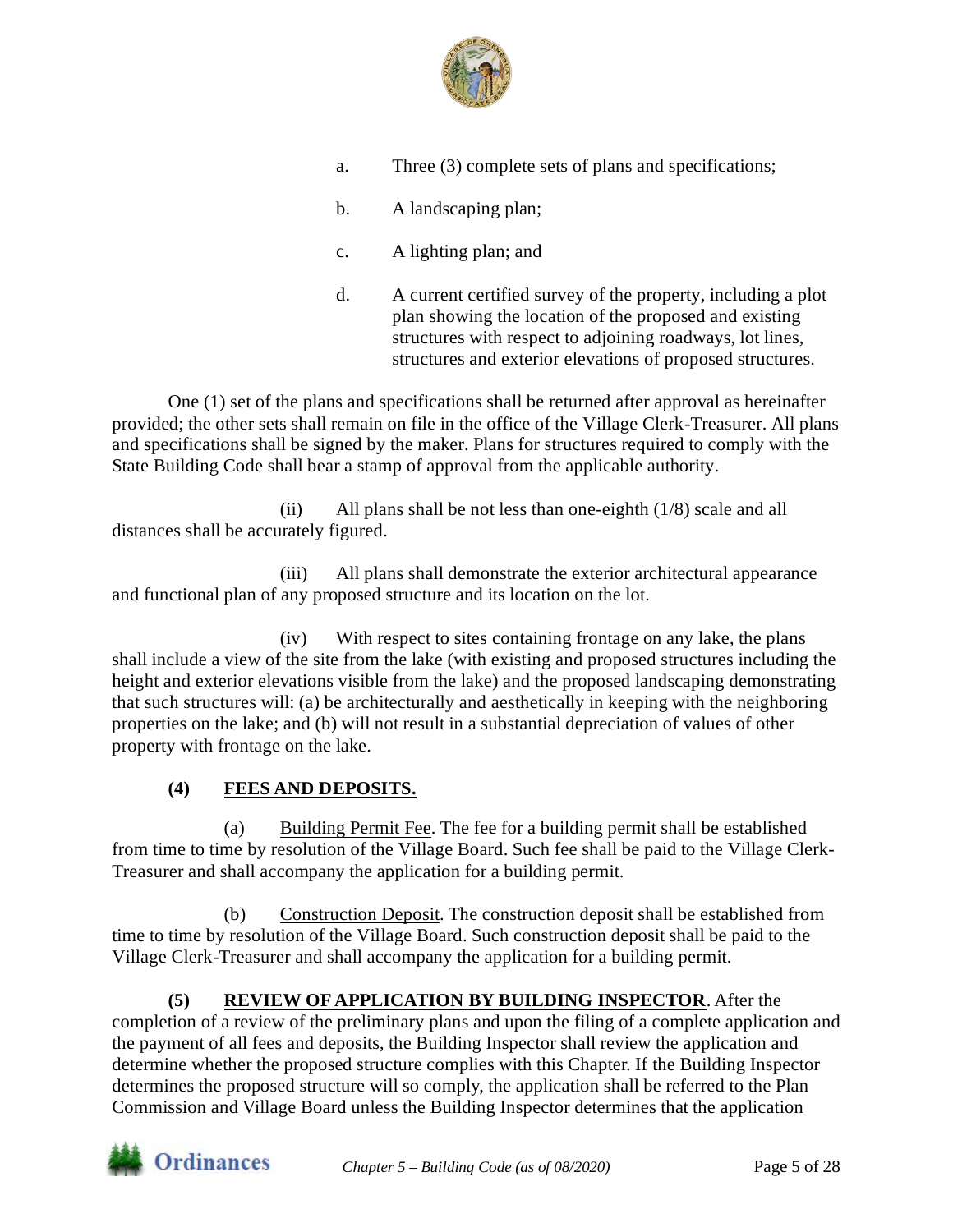

describes only interior remodeling and/or minor exterior remodeling, in which event no review by the Plan Commission or Village Board shall be necessary. After being approved by the Building Inspector, the plans and specifications shall not be altered in any respect which involves the requirements of this Chapter, except with the written consent of the Building Inspector. If the Building Inspector determines the proposed structure will not comply, the Building Inspector shall provide written notice of such determination with a return of the building permit application to the applicant.

#### **(6) PLAN COMMISSION RECOMMENDATION AND VILLAGE BOARD REVIEW.**

(a) Procedure. Meetings of the Plan Commission shall be held at the call of the Chair or the Village Clerk-Treasurer upon referral of an application for a structure permit from the Building Inspector. If deemed necessary, the Plan Commission shall view the site for the proposed structure during the meeting. The Plan Commission shall hold a hearing to hear the applicant, the owner of the lot on which it is proposed to erect the structure and any other person with relevant information desiring to be heard. Such hearing may be adjourned from time to time.

(b) Standard. The Plan Commission shall make a recommendation to the Village Board as to whether the exterior architectural appeal and functional plan of the proposed structure and its location will, when erected, not be so at variance with, nor so similar to, the exterior architectural appeal and functional plan and location of the structures already constructed or in the course of construction in the immediate neighborhood as to cause a substantial depreciation in the property values of said neighborhood. The Plan Commission shall also make a recommendation with respect to the lighting plan required to be included in the final plan. In addition, with respect to sites containing frontage on any lake, the Plan Commission shall make a recommendation to the Village Board as to whether, considering a view of the site from the lake (with the proposed structure, including the height, and exterior elevations visible from the lake, and the proposed landscaping, taken as a whole), such structure will (i) be architecturally and aesthetically in keeping with the neighboring properties on the lake, and (ii) will not result in a substantial depreciation of values of other property with frontage on the lake.

(c) Recommendation. The recommendation of the Plan Commission shall be in writing or maintained in the minutes of the meeting.

(d) Village Board Review. Upon receiving a recommendation from the Plan Commission with respect to an applicant who has submitted Final Plans and a request that the Village Board consider the application, the Village Board shall make a final determination as to whether or not to approve the application for the building permit. The Village Board shall apply the standards as set forth in this Section in making its determination. The Village Board shall consider the application within forty (40) days of receiving the Plan Commission's recommendation. The applicant and any interested party shall be allowed to comment on the application.

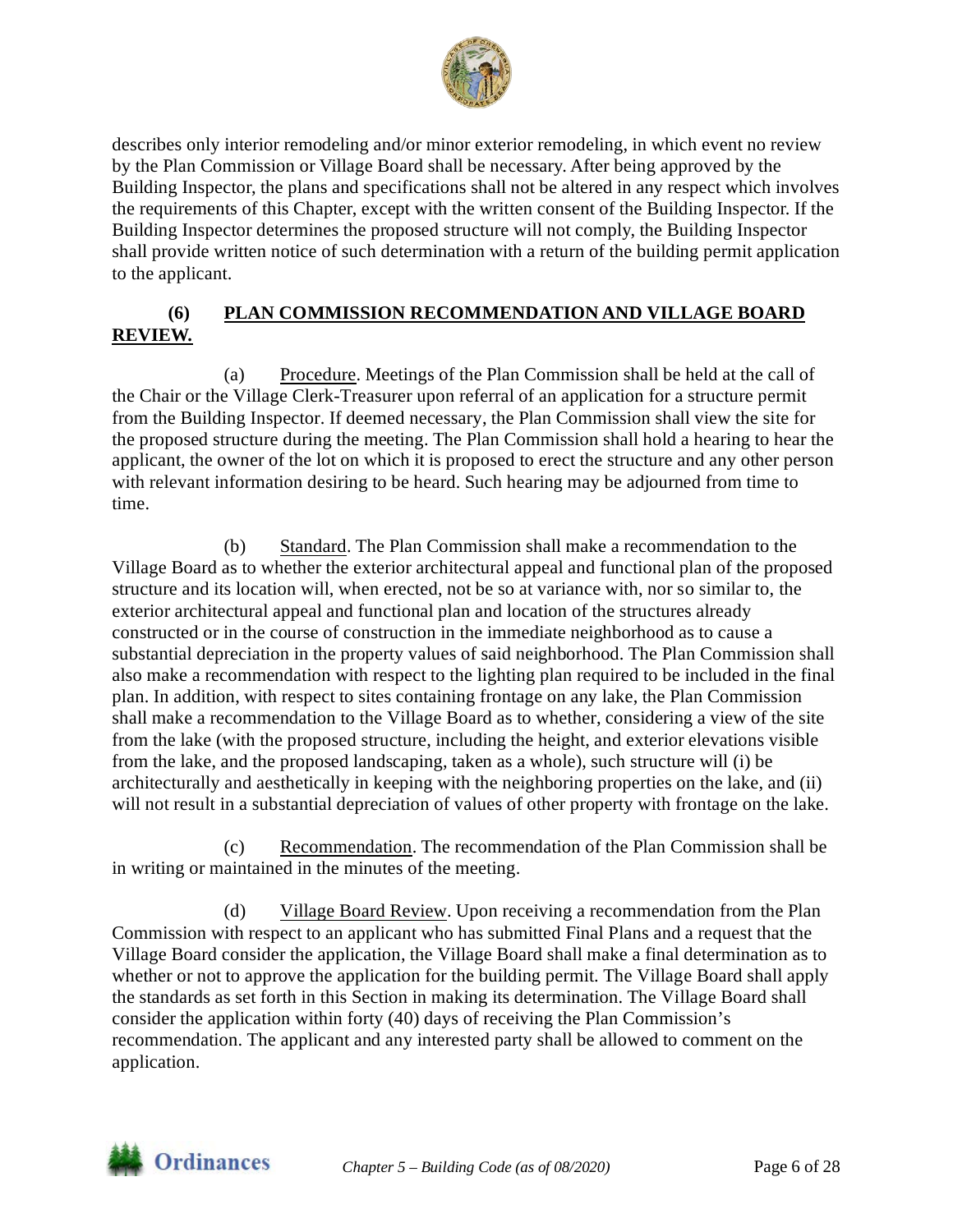

(e) Findings. The determination of the Village Board shall be in writing or maintained in the minutes of the meeting and shall be filed in the office of the Village Clerk-Treasurer, who shall send a copy of it to the Building Inspector. If the Village Board makes an affirmative finding that the standards described in this Section are met, the application shall be submitted to the Zoning Administrator for issuance of a permit. If the Village Board does not make such an affirmative finding, the building permit shall not be approved.

**(7) BUILDING PERMIT ISSUE**. A building permit shall be issued by the Village upon approval by the Building Inspector and Village Board as provided herein and upon the filing of a zoning certificate issued by the Zoning Administrator with the Building Inspector. All building permits shall be publicly displayed at the site of the proposed structure during the period of construction.

#### **(8) PERMIT EXTENSION AND LAPSE.**

(a) Lapse. A building permit shall lapse and be void, unless construction is commenced within six (6) months from the date of issuance thereof and is completed within two (2) years of said date.

(b) Extension. A building permit may be extended by the Plan Commission upon such terms it deems reasonable and appropriate after consideration of an application by the permit holder describing the efforts made to comply with the terms of the original permit and the reasons necessary for an extension.

#### **(9) APPEAL.**

(a) Procedure. Any person aggrieved by a decision of the Building Inspector, the Plan Commission or the Zoning Administrator may appeal to the Board of Appeals. Such appeal shall be commenced by filing a written notice of appeal with the Village Clerk-Treasurer, which notice shall specify the grounds for the appeal, and which shall be filed within thirty (30) days of the date of the order or ruling appealed from. The appeal shall be heard by the Board of Appeals in accordance with the provisions of Section 1.4 of this Code.

(b) Presumption. The appellant shall have the burden of proof on any appeal. The decision of the Building Inspector, the Plan Commission or the Zoning Administrator appealed from shall be presumed to be correct and supported by sufficient facts.

(c) Decision. The Board of Appeals may affirm or reverse, in whole or in part or may modify said order or ruling as may be just and proper in the premises.

#### **(10) RECORDS.**

(a) Building Permits. The Village Clerk-Treasurer shall keep a record of all applications for building permits in a book for such purpose, regularly number such permits in order of their issue, and maintain a record of all fees collected.

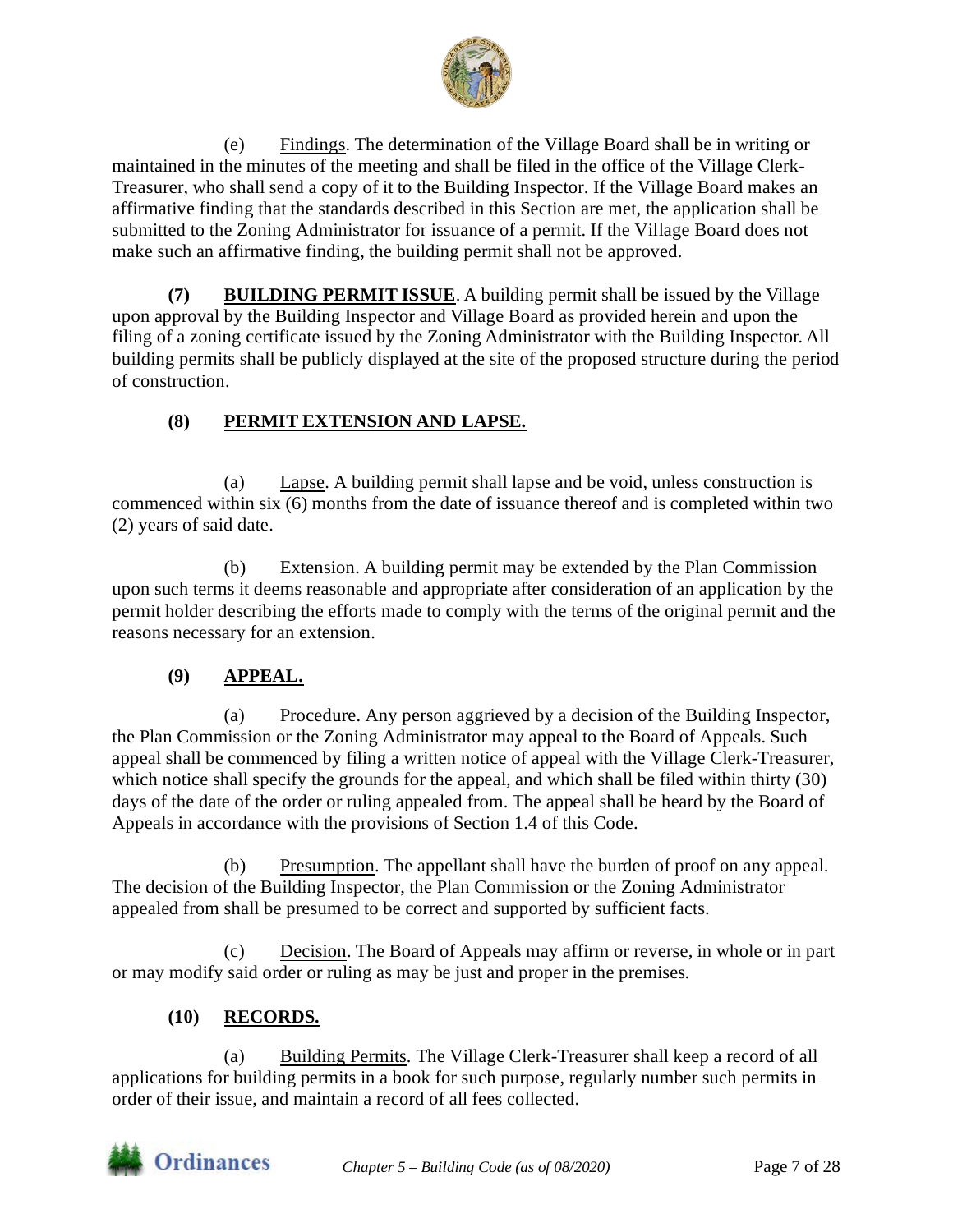

(b) Inspections, Construction. The Building Inspector shall keep a record of all inspections made and of all removals and condemnations of structures. The Building Inspector shall also keep a record showing the number, description and size of all structures erected, indicating the kind of materials used, the cost of each structure the aggregate cost of all structures on a lot and shall keep a record of all permits, fees and inspections and shall make an annual report thereon to the Village Board.

(c) Occupancy. A record of all certificates of occupancy shall be kept on file in the office of the Building Inspector in the Village Hall and copies shall be furnished upon request to any person having a proprietary or tenancy interest in the structure affected.

# <span id="page-7-0"></span>**5.5 INSPECTION OF WORK AND ISSUANCE OF CERTIFICATE OF OCCUPANCY**.

**(1) INSPECTION OF WORK**. The owner shall notify the Building Inspector and the Building Inspector shall inspect the footing forms before concrete is laid and again upon completion of the foundation prior to back filling. Inspection is also required prior to pouring a basement floor, at completion of rough carpentry, plumbing, electrical and heating as well as after any insulation which will be concealed is installed. After completion, the Building Inspector shall make a final inspection of all new structures and alterations, and shall issue a certificate that all new structures are located on the lot as approved by the Plan Commission and/or a certificate of occupancy.

**(2) CERTIFICATE OF OCCUPANCY**. No premises shall be occupied or used and no structure now or hereafter erected or altered, shall be changed in use until a certificate of occupancy shall have been issued by the Building Inspector. The certificate of occupancy shall state that the structure or proposed use of a structure or premises complies with this Chapter. Such certificate shall be issued within ten (10) days after the erection or alteration of such structure has been completed in conformity with this Chapter.

## **(3) CONSTRUCTION DEPOSIT PROCEDURE.**

(a) Refund. The construction deposit shall be returned to the owner, subject to the adjustments set forth in Section 5.5(3)(b), upon the occurrence of any of the following: (i) after completion of the work to which the deposit refers and after issuance of a certificate of occupancy by the Building Inspector; (ii) rejection of the plans submitted; (iii) in the event of lapse of a building permit; or (iv) in the event of revocation of a building permit.

(b) Adjustments and Forfeitures. Any refund of the construction deposit shall be subject to any adjustments which may be made by reason of the owner's failure to pay inspection or re-inspection fees (including building, electrical, and plumbing inspections and reinspections), or by reason of the owner's failure to pay any penalty which may be imposed for commencement of work prior to issuance of required permits. The construction bond shall be forfeited if occupancy occurs before final inspection or extends after temporary occupancy permits expire. Failure to complete the project in compliance with all applicable State Codes and

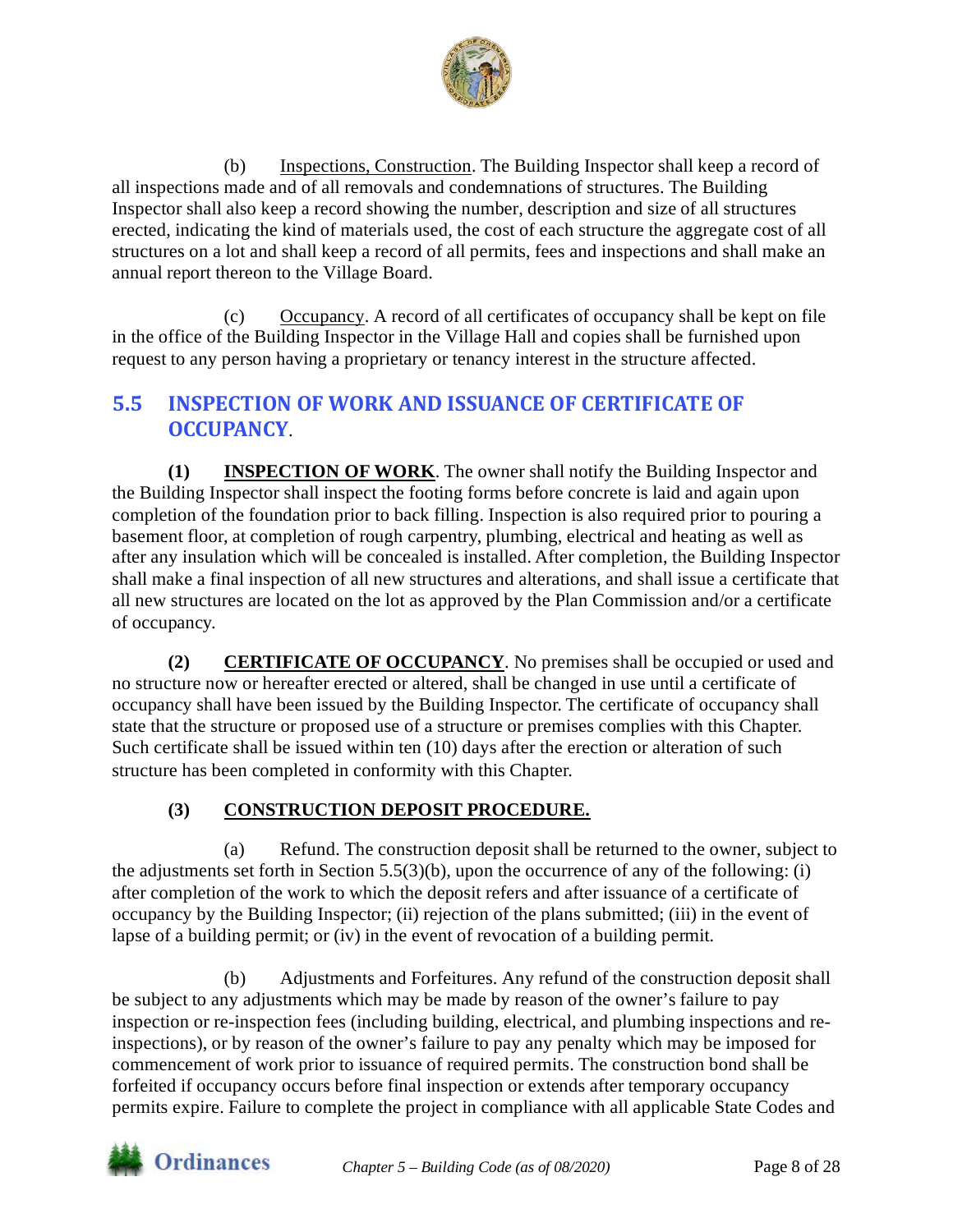

this Code within two (2) years of the date a permit is issued shall also be grounds for forfeiture of the construction deposit.

# <span id="page-8-0"></span>**5.6 ENFORCEMENT AND PENALTY**.

**(1) REPORT OF VIOLATIONS**. It shall be the duty of all police officers to report at once any building work which is being carried on without a permit as required under this Code.

#### **(2) ENFORCEMENT.**

(a) Notice. The Village Administrator, upon finding that any provision of this Code or any plans and specifications of a project for which a building permit has been issued are not being complied with, shall issue a written warning or instruction to the holder of a building permit requiring compliance and any specific terms of compliance.

(b) Failure to Comply; Revocation. If the holder of the permit fails or refuses to comply with the written warning or instruction within the time required, the Village Administrator shall revoke the building permit by written notice addressed to the permit holder and posted at the site of the work. When any such permit is revoked, it shall be unlawful to do any further work thereunder unless the permit is reissued, excepting such work as the Village Administrator may order to be done as a condition precedent to the reissuance of the permit, or for the preservation of human life or safety.

**(3) PENALTY**. The provisions of Section 1.1(9) of this Code shall apply to all violations of this Chapter.

## <span id="page-8-1"></span>**5.7 CONSTRUCTION STANDARDS**.

PORTIONS OF STATE CODE ADOPTED. Chapters COMM 20 through COMM 25, Wis. Adm. Code (Wisconsin one and two family dwelling code) are hereby adopted and made a part of this Chapter.

## <span id="page-8-2"></span>**5.8 AREA OF SINGLE-FAMILY STRUCTURES**.

No building permit shall be issued for the construction or alteration of a single-family structure in the Village unless the proposed single-family structure complies with the living area requirements of Chapter 6.

## <span id="page-8-3"></span>**5.9 CODES TO BE FILED**.

The Village Clerk-Treasurer shall procure and keep on file and make available for public inspection at least one copy of the Wisconsin state building code described in section 5.7.

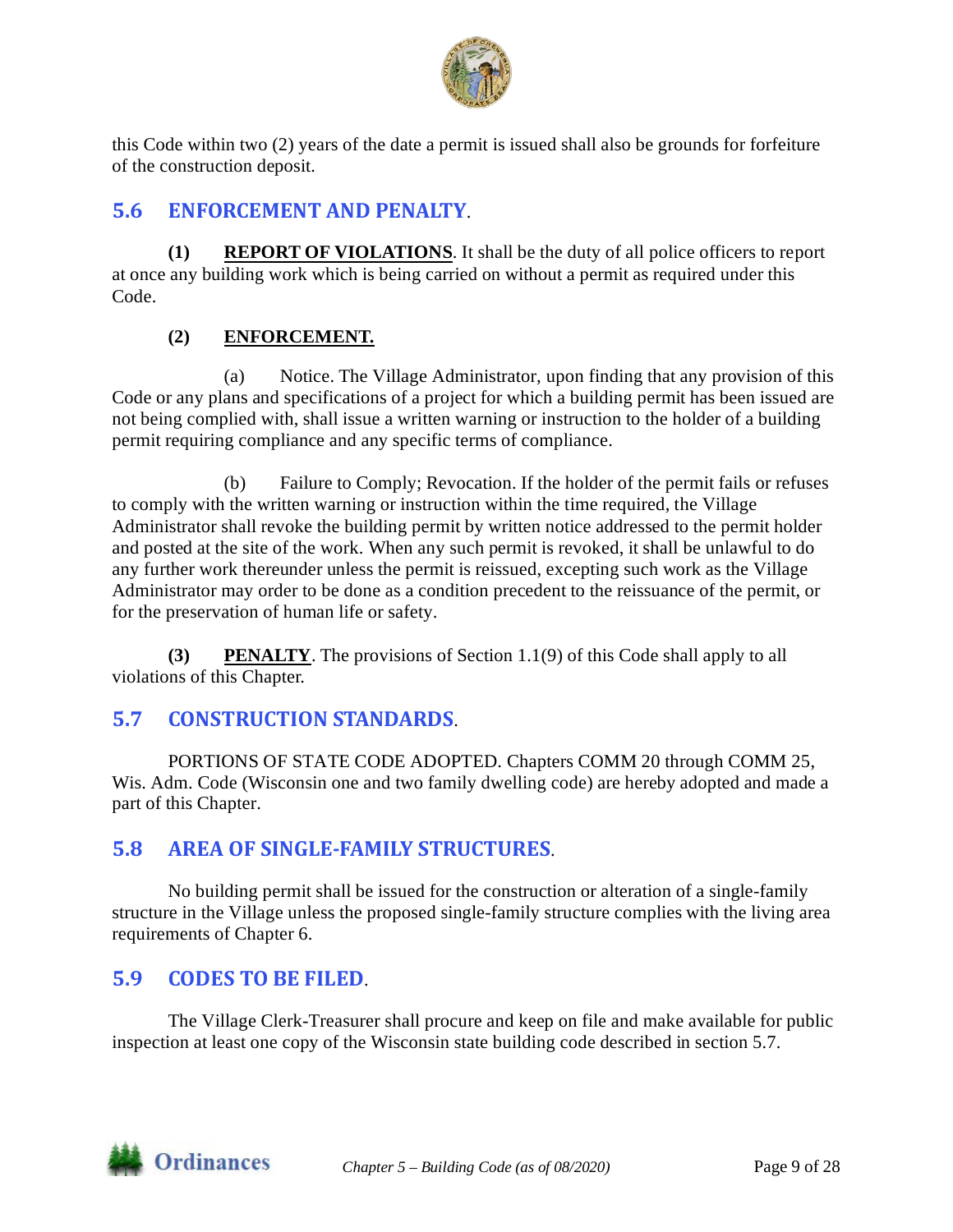

# <span id="page-9-0"></span>**5.10 NEW METHODS AND MATERIALS**.

All materials, methods of construction and devices designed for use in structures covered by this Code and not specifically mentioned in or permitted by this Chapter shall not be so used until approved in writing by the Wisconsin Department of Commerce or other authorized state agency for use in structures covered by the Wisconsin State Building Code, except sanitary appliances, which shall be approved in accordance with the state plumbing code issued by the State Board of Health. Such materials, methods or construction and devices, when approved, must be installed or used in strict compliance with the manufacturer's specifications and any rules or conditions of use established by the Department of Commerce. The data, tests and other evidence necessary to prove the merits of such material, method of construction or device shall be determined by the Department of Commerce.

## <span id="page-9-1"></span>**5.11 UNSAFE AND BLIGHTED BUILDINGS AND PREMISES**.

(a) Whenever the Building Inspector finds or is made aware of any premises or structure within the Village which in the Building Inspector's judgment is blighted, dilapidated, unsafe or so out of repair to be dangerous, unsafe, unsanitary, or otherwise unfit for human habitation, occupancy or use, the Building Inspector, subject to the approval of the Zoning Administrator, shall order the property owner to raze, remove or repair such structure or part thereof. If the structure can be made safe by repairs, the option of repairing or removing would be that of the property owner so long as repairs are to the satisfaction of the Village through the Building Inspector.

(b) The Building Inspector, subject to the approval of the Zoning Administrator, has the authority to order a property owner to remove any accumulation of junk, unsightly debris, inoperable vehicles, construction materials, accumulated rubbage, dirt piles and equipment or materials which are stored outdoors.

(c) The Building Inspector, subject to the approval of the Zoning Administrator, has the authority to ensure that the exteriors of all structures are maintained in appearance so as not to (i) depreciate property values within the Village or (ii) constitute a detriment to the health, safety or welfare of the residents of the Village.

(d) Any such orders of the Building Inspector, as approved by the Zoning Administrator, and proceedings resulting therefrom shall be in accordance with Section 66.0413 Wisconsin Statutes.

(e) Any person who fails to fully comply with an order of the Building Inspector, issued pursuant to this Chapter, shall be subject to the penalties set forth in Section 1.1(9), including a forfeiture for each day the violation or condition exists.

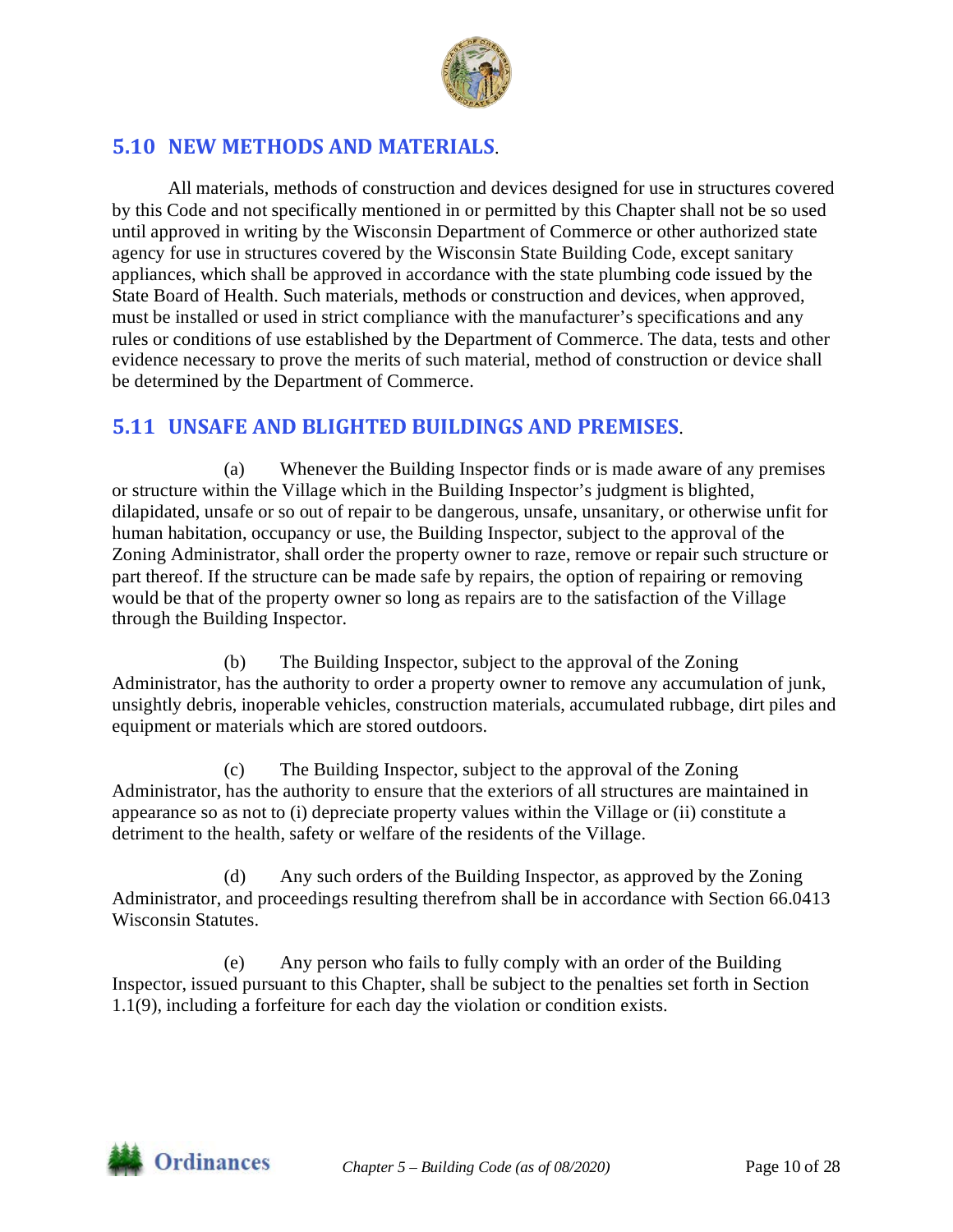

# <span id="page-10-0"></span>**5.12 ELECTRICAL WORK**.

**(1) PERMIT REQUIRED**. No electrical wiring, installation, alteration, or repair shall be commenced until a permit therefor shall first have been obtained by the owner or such owner's authorized agent.

**(2) APPLICATION**. Application for an electrical permit shall be made in writing upon a form furnished by the Building Inspector and shall state the name and address of the owner of the structure and shall contain such other information as the Building Inspector may require.

**(3) EXCEPTIONS**. No permits shall be required for:

(a) Minor repair work, such as repairing or replacing cords, switches, fuses or lamp sockets.

(b) The extension or alteration of an existing circuit. No circuit, together with extensions, shall exceed one thousand five hundred (1,500) watts, nor shall the circuit exceed twelve (12) outlets.

**(4) STATE CODE APPLIES**. Chapter COMM 16 Wisconsin State Electrical Code and Chapter COMM 17 Electrical Inspection, and Certification of Electrical Inspectors and Master Electricians of the Wisconsin Administrative Code and all amendments and revisions thereto are adopted and incorporated in this Code by reference. A copy of such codes shall be kept on file in the office of the Village Clerk-Treasurer.

**(5) INSPECTION OF WORK.** Upon completion of any electrical work, the Building Inspector shall be notified by the person doing the work and the Building Inspector shall inspect the finished work. No person shall use or permit to be used any such wiring or equipment until it has been inspected and approved by the Building Inspector.

**(6) FEES**. The fees for electrical permits shall be established from time to time by resolution of the Village Board. Such fees shall be paid by the applicant to the Village Clerk-Treasurer.

# <span id="page-10-1"></span>**5.13 PLUMBING WORK**.

**(1) PERMIT REQUIRED**. No construction, reconstruction, installation or alteration of plumbing, drainage or plumbing ventilation shall be commenced until a permit therefor shall first have been obtained by the owner, or such owner's authorized agent.

**(2) APPLICATION.** Application for a plumbing permit shall be made in writing upon a form furnished by the Building Inspector, shall state the name and address of the structure and shall contain such other information as the Building Inspector may require.

**(3) EXCEPTIONS**. No permits shall be required for:

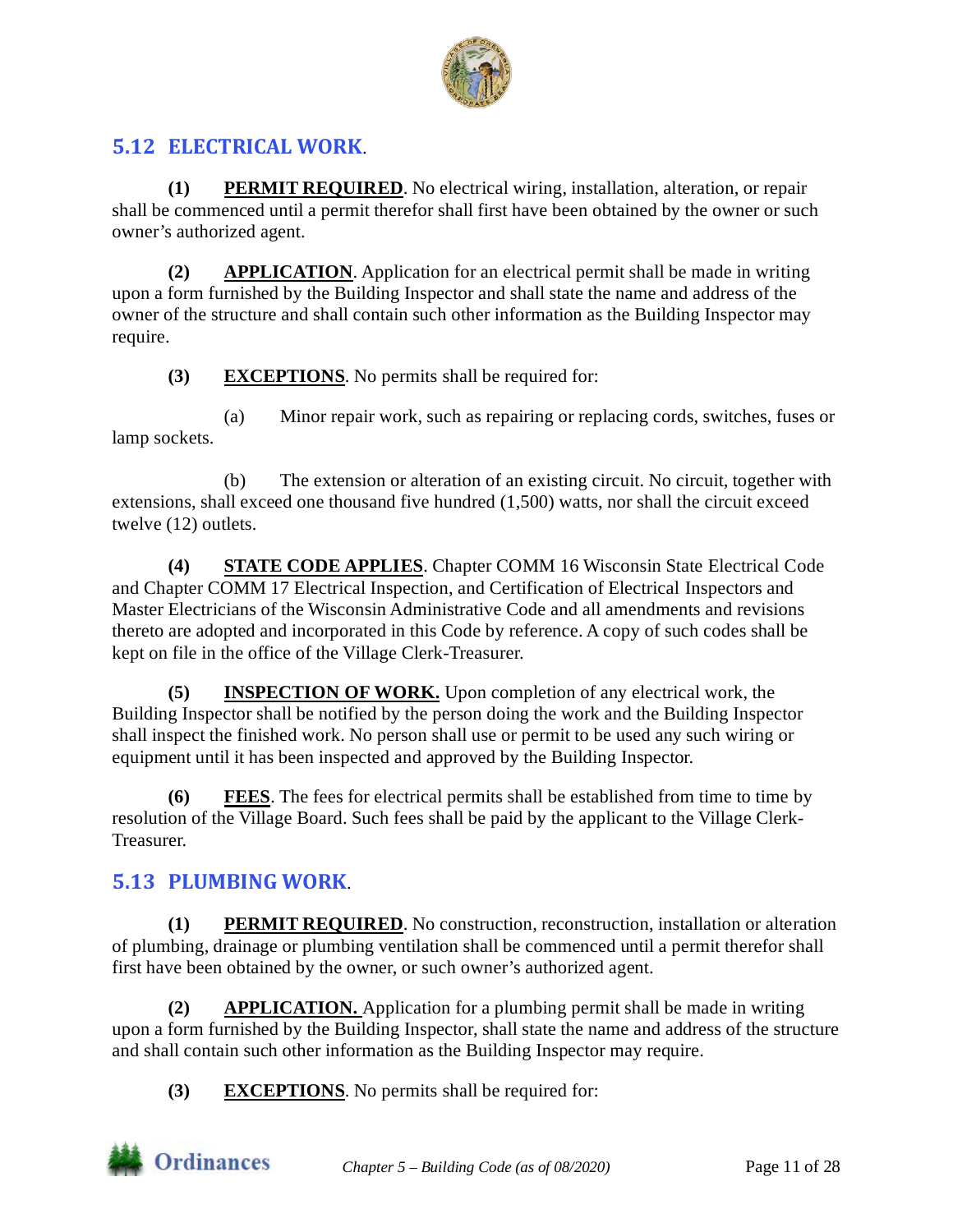

(a) Repairs to or replacements of faucets, valves, pipes, appliances or other components of a domestic water supply or drainage system.

(b) Installation of, repairs to or replacements of exterior water supply pipes, sprinkling systems and drain tile systems not used as outlets for sanitary sewerage.

(c) Removal of stoppages in water or drainage pipes.

**(4) STATE CODE APPLIES**. The construction, reconstruction, installation and alteration of all plumbing, drainage and plumbing ventilation shall conform to the Wisconsin Administrative Code, Chapters COMM 81 through 86 (State Plumbing Code), together with all amendments and revisions thereto, which are hereby made by reference a part of this Code, except that no part of a seepage pit or drainage field shall be located within five (5) feet of any lot line, or within twenty-five (25) feet of any dwelling or cistern, or within one hundred (100) feet of any water well, lake, stream or other water course unless the same at peak loads will not create any danger to health, will not pollute or contaminate such water course and will be free from odor, and except that no sewage tanks shall be located within two (2) feet of any lot line, ten (10) feet of any cistern or seventy-five (75) feet from any well or other source of water supply used for domestic purposes. A copy of such code shall be kept on file in the office of the Village Clerk-Treasurer.

**(5) LICENSED PLUMBER REQUIRED**. All plumbing work shall be done only by a master plumber licensed by the State of Wisconsin; except that a property owner may make repairs to or installations in or upon, such property owner's lot and structures thereon; provided that the work is done in compliance with the provisions of this Chapter.

**(6) INSPECTION OF WORK**. Upon completion of the plumbing work for which a permit is required the person doing such work shall notify the Building Inspector before such work is covered up and the Building Inspector shall inspect the finished work. No person shall use or permit to be used any such plumbing or drainage until it has been inspected and approved by the Building Inspector.

**(7) FEES**. The fees for plumbing permits shall be established from time to time by resolution of the Village Board. Such fees shall be paid by the applicant to the Village Clerk-Treasurer.

# <span id="page-11-0"></span>**5.14 NON-LIABILITY**.

This Chapter shall not be construed as creating any liability on the part of the Village for damages or injuries to any person or property caused by any defect in any structure or equipment or in any plumbing or electric wiring or equipment. Any inspection performed pursuant to this Chapter by the Village is performed for the convenience of the Village only, in order to determine compliance with this Code. Such inspection is not intended to be relied upon by the owner and the Village assumes no responsibility or liability with respect to any such inspection.

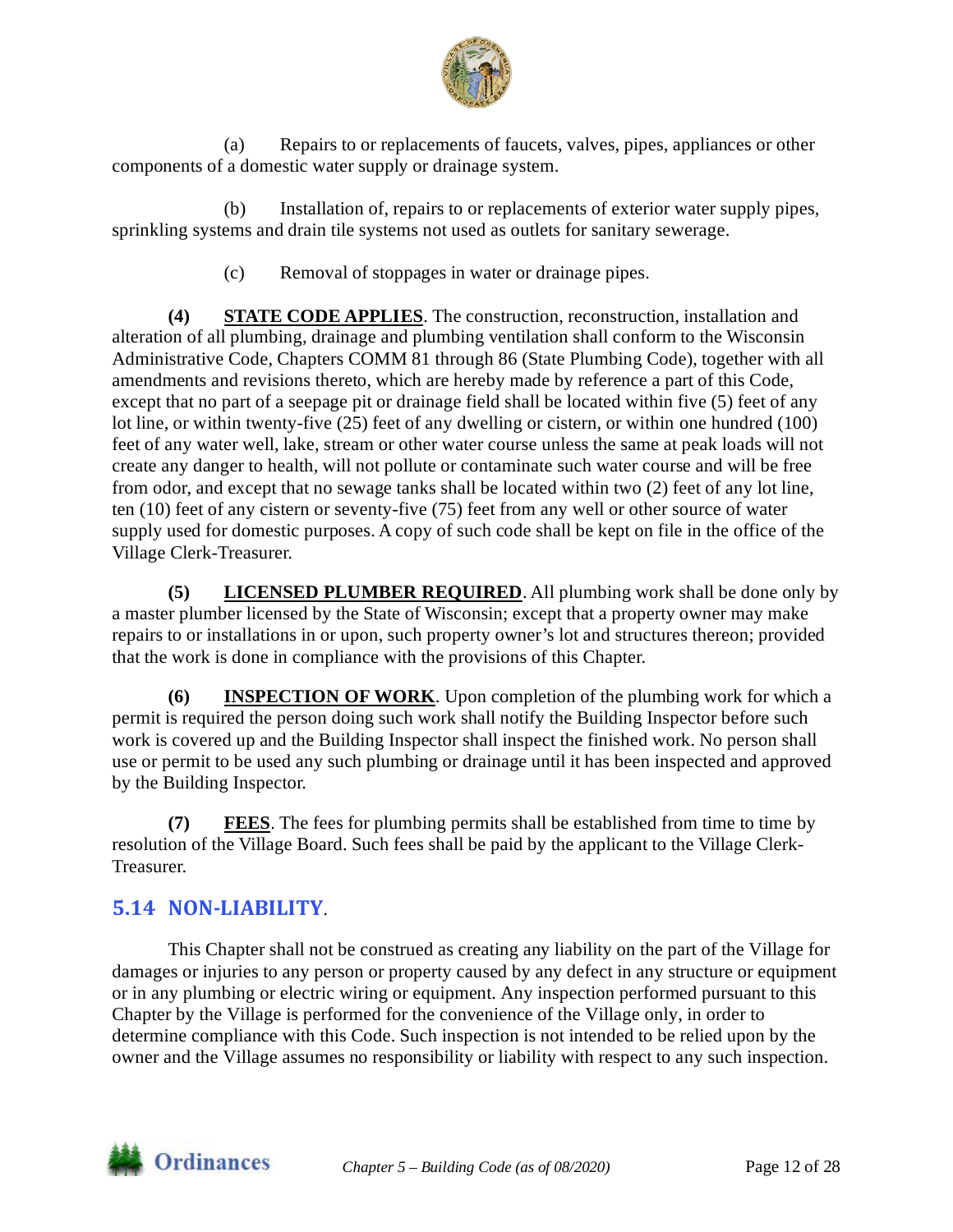

# <span id="page-12-0"></span>**5.15 ENERGY CONSERVATION**.

**(1) WHEN STATE ENERGY CONSERVATION CODE APPLIES**. Chapter COMM 22, Wisconsin Administrative Code, Energy Conservation, and all amendments thereto, is adopted and incorporated in this Code by reference. Chapter COMM 22 shall apply to the initial construction of all one and two family dwellings in the Village, with respect to which a building permit is issued on December 1, 1978 or thereafter. Chapter COMM 22 shall also apply to additions to or remodeling of all one and two family dwellings if, with respect to the initial construction of such a dwelling, a building permit is issued on December 1, 1978, or thereafter. A copy of such Chapter COMM 22 shall be kept on file in the office of the Village Clerk-Treasurer.

**(2) WHEN STATE ENERGY CONSERVATION CODE DOES NOT APPLY**.

Chapter COMM 22 shall not apply to additions to or remodeling of dwellings which were constructed before December 1, 1978 or with respect to the initial construction of which, a building permit was issued before December 1, 1978.

**(3) INSPECTION OF WORK**. Upon completion of any work to which Chapter COMM 22 applies, the person for whom the work is being done shall notify the Village Clerk-Treasurer and the dwelling will be inspected by a building inspector certified by the Department of Commerce. Such certified building inspectors, and their designated representatives, are hereby authorized and directed to administer and enforce all of the provisions of Chapter COMM 22.

**(4) FEES**. The fees for the above inspection of single-family and two-family dwellings shall be established from time to time by resolution of the Village Board. Such fees shall be paid by the person for whom the work is being done to the Village Clerk-Treasurer.

**(5) INTERPRETATION**. With respect to any inconsistencies between provisions in, or requirements of Chapter COMM 22 and other provisions of this Chapter, the provisions and requirements of Chapter COMM 22 shall have precedence and shall govern.

# <span id="page-12-1"></span>**5.16 DWELLING CODE PURSUANT TO SECTION 101.65 WISCONSIN STATUTES**.

## **(1) WHEN WISCONSIN UNIFORM DWELLING CODE APPLIES**.

(a) CHAPTER COMM 22. Chapter COMM 22, Wisconsin Administrative Code, Energy Conservation, and all amendments thereto, as adopted under this Chapter and incorporated by reference therein, shall apply to the initial construction of all dwellings in the Village, with respect to which a building permit is issued on December 1, 1978 or thereafter. Chapter COMM 22 shall also apply to additions to or remodeling of all dwellings if, with respect to the initial construction of such dwelling, a building permit is issued on December 1, 1978 or thereafter.

(b) CHAPTERS COMM 20, 21, 23, 24, AND 25. Chapters COMM 20 (Administration and Enforcement), 21 (Construction Standards), 23 (Heating, Ventilating and Air Conditioning Standards), 24 (Electrical Standards), and 25 (Plumbing and Potable Water

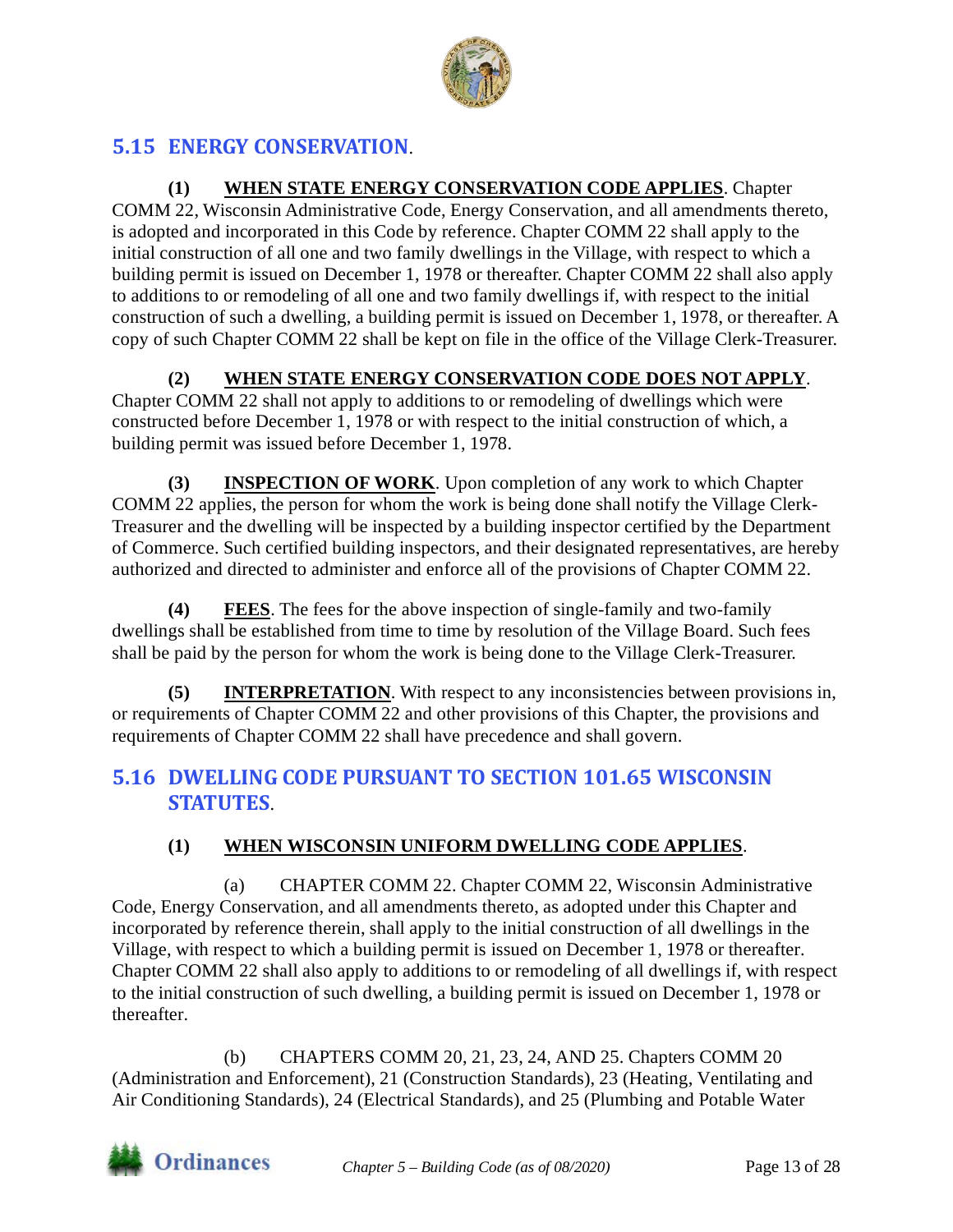

Standards), and all amendments thereto, are adopted and incorporated in this Code by reference. Chapters COMM 20, 21, 23, 24, and 25 shall apply to the initial construction of all dwellings in the Village, with respect to which a building permit is issued on June 1, 1980 or thereafter. Chapters COMM 20, 21, 23, 24, and 25 shall also apply to additions to, or remodeling of, all one and two family dwellings constructed prior to January 1, 1980.

#### **(2) WHEN WISCONSIN UNIFORM DWELLING CODE DOES NOT APPLY**.

CHAPTER COMM 22. Chapter COMM 22 shall not apply to additions to or remodeling of dwellings which were constructed before December 1, 1978 or, with respect to the initial construction of which, a building permit was issued before December 1, 1978.

**(3) INSPECTION OF WORK**. Upon completion of any work to which Chapters COMM 20, 21, 22, 23, 24 and 25 apply, the person for whom the work is being done shall notify the Village Clerk-Treasurer, and the dwelling will be inspected by a building inspector certified by the Department of Commerce. Such certified building inspectors, and their designated representatives, are hereby authorized and directed to administer and enforce all of the provisions of Chapters COMM 20, 21, 22, 23, 24, and 25.

**(4) FEES**. The fees for the above inspection of dwellings shall be established from time to time by resolution of the Village Board. Such fees shall be paid to the Village Clerk-Treasurer by the person for whom the work is being performed.

**(5) INTERPRETATION**. With respect to any inconsistencies between provisions in, or requirements of, Chapters COMM 20, 21, 22, 23, 24, and 25 and other provisions of this Chapter, the provisions and requirements of Chapters COMM 20, 21, 22, 23, 24, and 25 shall have precedence and shall govern.

**(6) SEVERABILITY**. If any section, clause, provision or portion of this Chapter or Wisconsin Administrative Code Chapters COMM 20, 21, 22, 23, 24, and 25 is adjudged unconstitutional or invalid by a court of competent jurisdiction, the remaining provisions shall not be affected thereby.

# <span id="page-13-0"></span>**5.17 EROSION CONTROL PLAN APPROVAL**.

**(1) APPROVAL REQUIRED**. Unless specifically exempted by the provisions of this Code, no land owner or land user may undertake land disturbing activities as defined in Section 5.18, without receiving approval of an erosion control plan from the Building Inspector prior to commencing the proposed land disturbing activities.

**(2) APPLICATION**. Applications for approval of erosion control plans shall be made in writing upon a form furnished by the Village Clerk-Treasurer. Applications shall be made prior to or at the same time as the application for a building permit (if required) and shall be prepared in duplicate and include for the purpose of proper enforcement of this Chapter the following data:

(a) A plan to control surface water drainage and storm water runoff; and

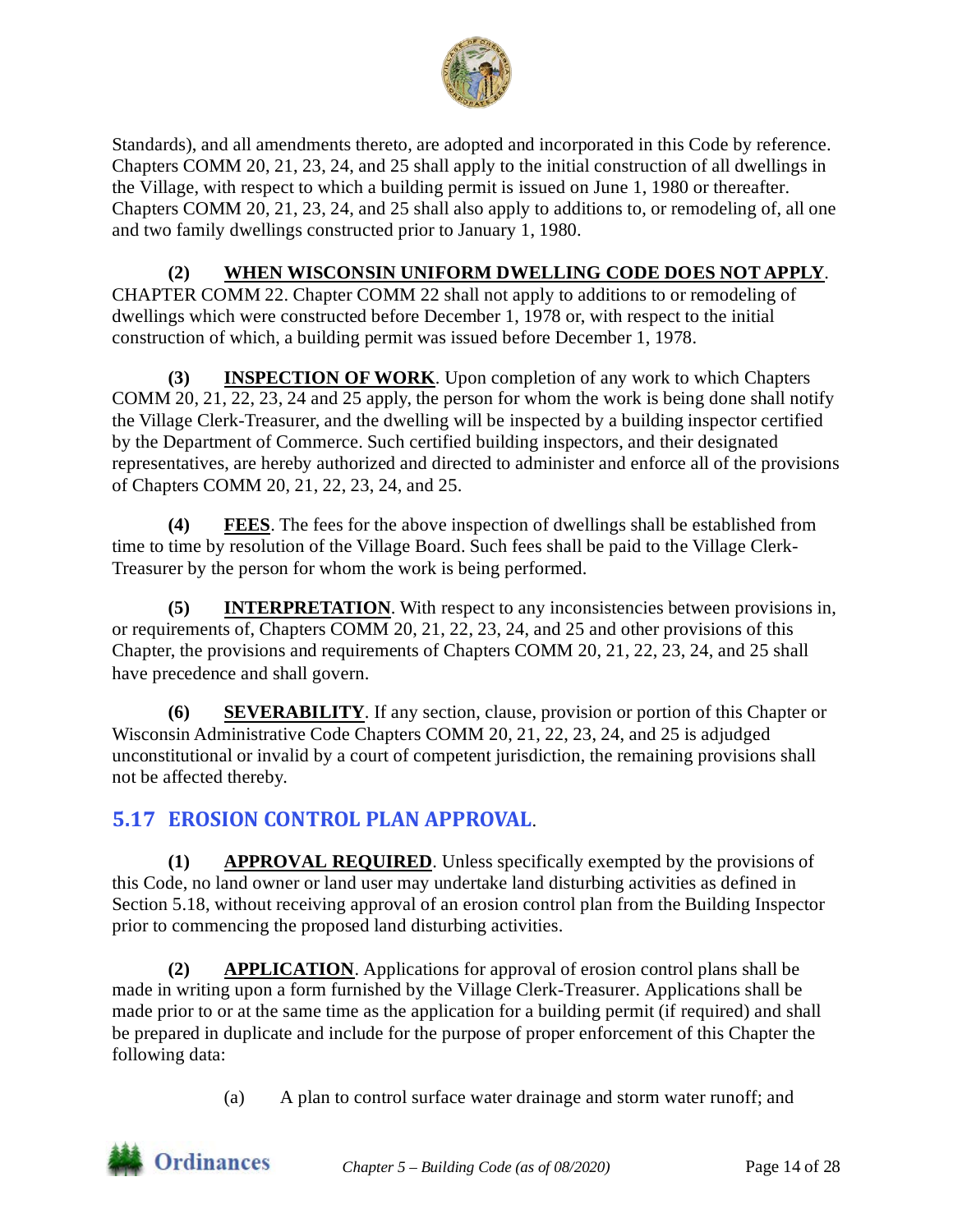

(b) A plan to control erosion and runoff resulting from land disturbing activities during and after development. The erosion control plan shall contain a map with the existing site and adjacent lands, a plan of final site conditions after completion of land disturbing activities and a description and schedule of planned land disturbing activities and corrective measures, all of which shall contain specific information as set forth in a document entitled "contents of erosion control plans" which shall be prepared and from time to time updated by the Building Inspector. Copies may be obtained from the Village Clerk-Treasurer.

**(3) SOIL CONSERVATION SERVICE APPROVAL**. The Building Inspector may require approval of the erosion control plan by the Waukesha County Soil Conservation Service.

## <span id="page-14-0"></span>**5.18 LAND DISTURBANCE**.

#### **(1) LAND DISTURBING ACTIVITIES SUBJECT TO EROSION CONTROL**.

Land disturbing activities are subject to the erosion control provisions of this Code when an area of five thousand (5,000) square feet or greater will be disturbed by removal of vegetation, excavation, grading, filling or other earth moving activities resulting in a temporary or permanent absence of protective ground cover or vegetation. It is acknowledged that even though land disturbing activities may come within the provisions of these standards; by reason of topography or other factors there may be no danger of erosion. In such a case, the Building Inspector may waive the requirement for plan approval. The Building Inspector may enforce the erosion control provisions of this Code in the case of land disturbing activities involving an area of five thousand (5,000) square feet or less if there is danger of erosion.

**(2) GENERAL DESIGN PRINCIPLES**. Erosion control measures shall apply to all aspects of the proposed land disturbance and shall be in operation during all stages of land disturbing activities. The following principles shall apply to soil erosion and sediment control:

(a) Stripping of vegetation, grading or other soil disturbance shall be done in a manner which will minimize soil erosion;

(b) No site shall be cleared of top soil, trees or other natural features before the commencement of construction. Whenever feasible, natural vegetation shall be retained and protected. Only those areas approved for the placement of physical improvements may be cleared. The extent of the disturbed area and the duration of its exposure shall be kept as minimal as reasonably practicable;

(c) Temporary seeding, mulching or other stabilization measures which substantially eliminate erosion and which are approved by the Building Inspector shall be used to protect exposed areas during construction or other land disturbing activities;

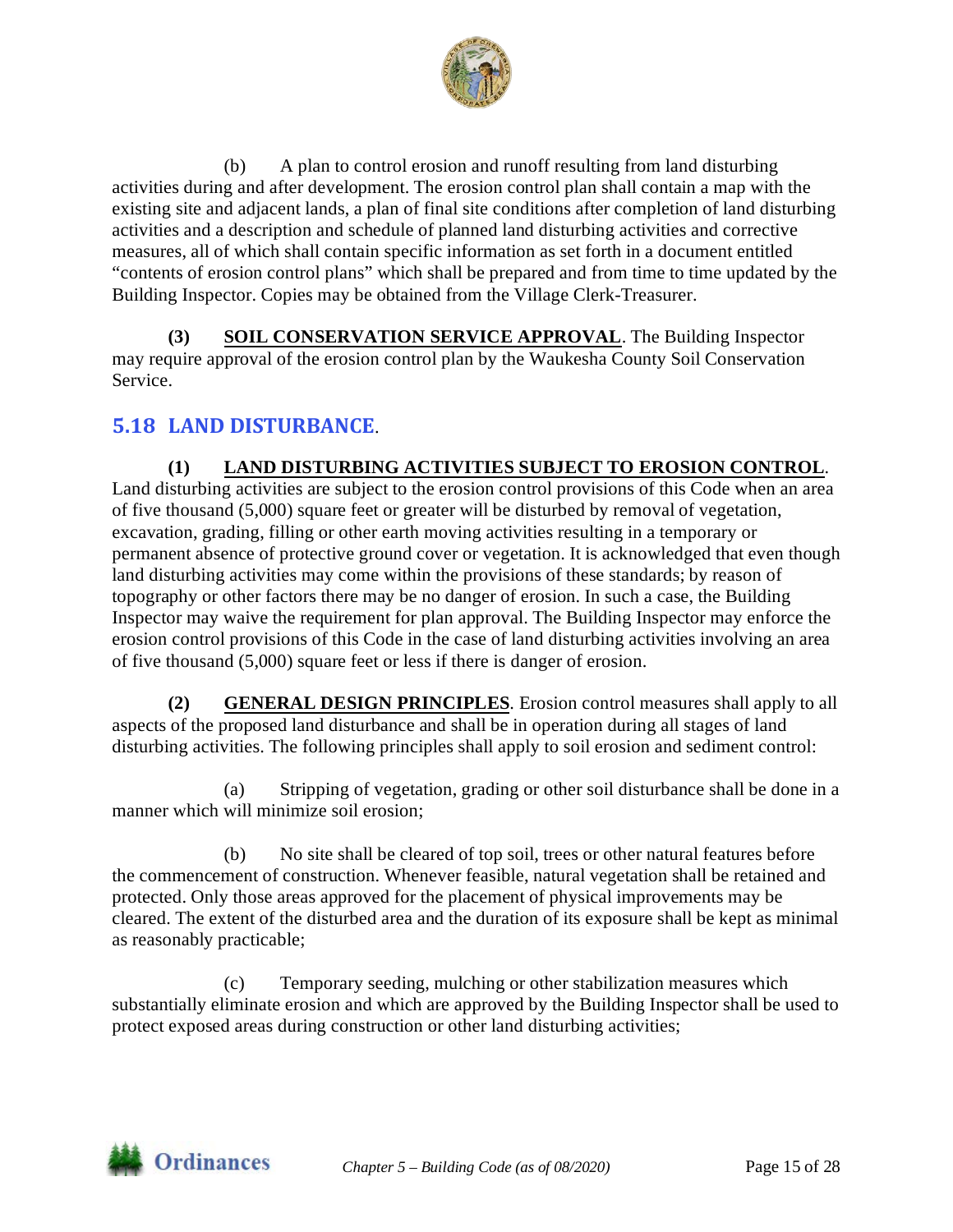

(d) Drainage provisions shall accommodate increased runoff resulting from modified soil and surface conditions, during and after construction or land disturbing activities. Such provisions shall be in addition to all existing Code requirements.

(e) Water runoff shall be minimized and retained on site whenever possible to facilitate ground water recharge;

(f) Sediment shall be retained on site; and

(g) Diversions, sediment basins and similar required structures shall be installed prior to any on-site grading or disturbance.

**(3) MAINTENANCE**. All necessary soil erosion and sediment control measures installed under this Code shall be adequately maintained until such measures are permanently stabilized, as determined by the Building Inspector. The Building Inspector shall give the applicant upon request a certificate indicating the date on which the measures called for in the approved plans were completed.

**(4) EXEMPTION**. The use of land for gardening for home consumption is specifically exempt from this Section.

# <span id="page-15-0"></span>**5.19 PORTIONS OF STATE CODE ADOPTED**.

Chapters COMM 50-64, 66 and 69 of the Wisconsin State Building and Heating, Ventilating and Air Conditioning Codes and all amendments and revisions thereto are adopted and incorporated in this Code by reference. A copy of such codes shall be kept on file in the office of the Village Clerk-Treasurer and made available for inspection.

# <span id="page-15-1"></span>**5.20 FENCES REGULATED**.

Fences shall not be constructed in the Village except as hereinafter provided and shall be expressly required in connection with swimming pools as provided in Section 5.21 below.

**(1) PERMIT REQUIRED**. Except as provided in subsections (2) and (3) below, no person shall erect, construct, alter or enlarge a fence without obtaining a permit. Every application for a fence permit shall be accompanied by a dimensional drawing showing the proposed location and construction. All permit applications shall be referred to the Plan Commission and shall be considered as to appearance, materials, design, location, height and harmony of the proposed fence with the principal structure on the lot and structures on neighboring lots so as not to adversely affect property values in the neighborhood.

**(2) EXCEPTIONS**. No permit shall be required for the construction of a fence which is not located within a setback area where such fence is less than four (4) feet in height or surrounds a dog run or garden.

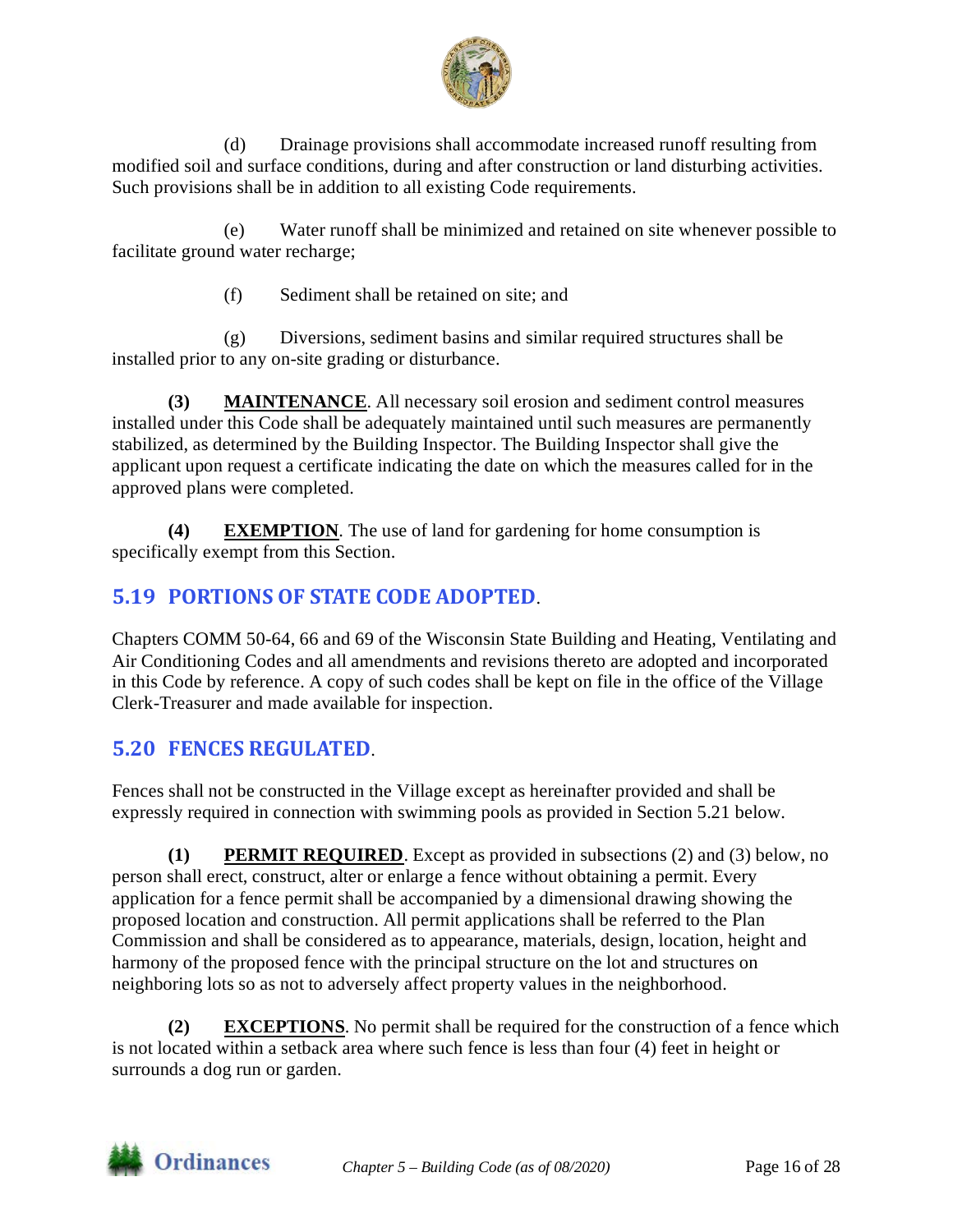

**(3) SETBACK AREAS**. Fences are prohibited in lake setback areas and the shoreline buffer zone; provided, however that temporary metal wire fences to be used as goose barriers and which are no higher than three (3) feet shall be allowed within a setback area from a lake from April 1 through November 30. No permit shall be required for such temporary goose barrier fences.

**(4) HEIGHT RESTRICTION**. No fence shall be erected or constructed which exceeds a height of eight (8) feet. All fences shall be located at least two (2) feet from the lot line.

**(5) NO BARBED WIRE OR CHAINED LINK FENCES**. No barbed wire or chained link fences shall be permitted; provided, however that chained link fencing may be used around a tennis court or a dog run.

**(6) GATED ENTRANCES**. All gated entrances shall require a permit hereunder and in addition to the criteria for obtaining a permit under subsection (1) above, the issuance of a permit therefor shall be subject to the approval of the Building Inspector with advice from the Police Chief and Fire Chief with respect to access in case of an emergency.

**(7) MAINTENANCE**. Fences shall be kept and maintained in good, sound and presentable condition at all times. Fences not so maintained that become dilapidated or otherwise adversely affect property values in the neighborhood, shall be removed upon order of the Building Inspector.

# <span id="page-16-0"></span>**5.21 SWIMMING POOL REGULATIONS**.

No person shall construct, install or maintain a swimming pool which is not enclosed in a permanent structure; except in accordance with the following:

**(1) DEFINITIONS.** For purposes of this Chapter the following terms and words are hereby defined as follows:

(a) Swimming Pool: An outdoor recreational facility capable of containing water in an artificial receptacle or other container having a capacity for water exceeding twentyfour (24) inches in depth at any point and which is used primarily for bathing or swimming.

(b) Above-ground Swimming Pool: A swimming pool which is installed wholly or partly above-ground.

(c) Spas and hot tubs are not included in the definition of a swimming pool or above-ground swimming pool and are not subject to these regulations.

## **(2) SWIMMING POOL LOCATION**.

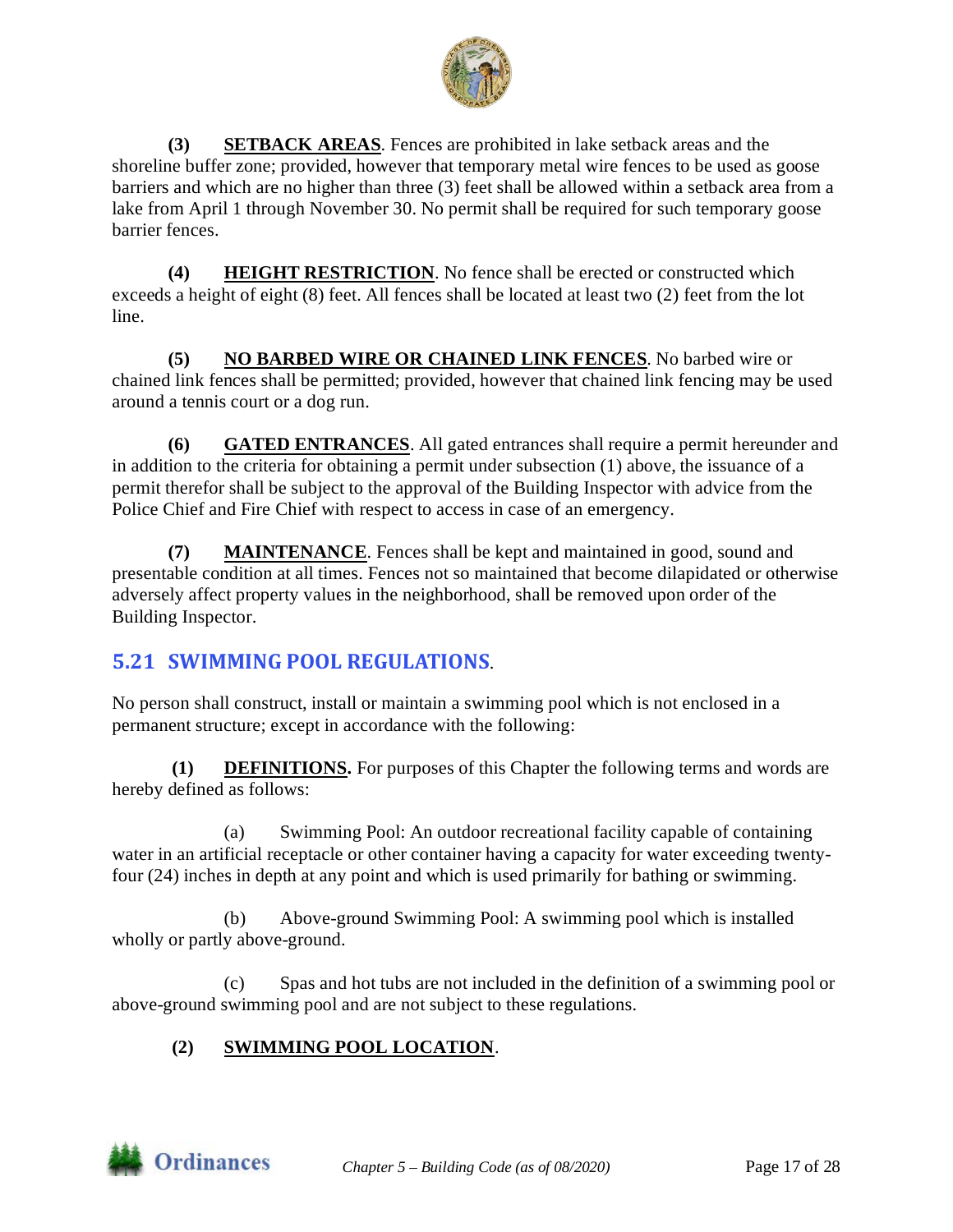

In addition to all the requirements of Chapters 5 and 6 regarding the placement of structures and recreational facilities, all swimming pool construction shall be done in accordance with the following:

(a) Swimming pools, required protective fencing, and all pump and equipment housing shall be fully screened with natural landscape material to limit their visibility from lakes and from neighboring properties;

(b) Swimming pools and swimming pool equipment shall be so located and so buffered with natural landscape material to minimize noise and light trespass to any lake or any neighboring properties;

(c) Pumps and other swimming pool equipment shall be housed in enclosures equipped for sound deadening;

(d) In addition to compliance with the setback requirements for recreational facilities set forth in Chapter 6, swimming pools on any lot abutting any lake which are located between the lake frontage and a single-family structure or closer to the lake frontage than a single-family structure, including any required protective fencing and any decking and/or paving surrounding such swimming pool, shall be physically connected to the footprint of and not separated from such single-family structure; and

(e) Above-ground swimming pools are prohibited on lots with lake frontage.

## **(3) SWIMMING POOL PROTECTION.**

No swimming pool shall be constructed, installed or constructed which is not be protected by erecting and maintaining an enclosure around it consisting of a fence, wall, structure or any combination thereof. The fence, wall, structure or combination shall be not less than three (3) feet five (5) inches in height and shall not exceed eight (8) feet in height. There shall be no gaps or openings in the enclosure in excess of four (4) inches. A residential or accessory structure may be used as a part of such enclosure. Every gate or door in the enclosure shall be self-closing and shall be kept securely closed and fastened at all times, except when in use. Any decking and/or paving surrounding a swimming pool shall be considered an integral part of the swimming pool and shall comply with all applicable setback dimensions and placement restrictions.

#### **(4) BUILDING PERMIT.**

A building permit shall be required in connection with the installation and/or construction of any swimming pool, required swimming pool protection and any pool equipment enclosures. The plans and specifications filed in connection with an application for a building permit for a swimming pool shall show the protection to be provided for the swimming pool. The protection required shall be erected and in place not later than when the swimming pool is first filled with water.

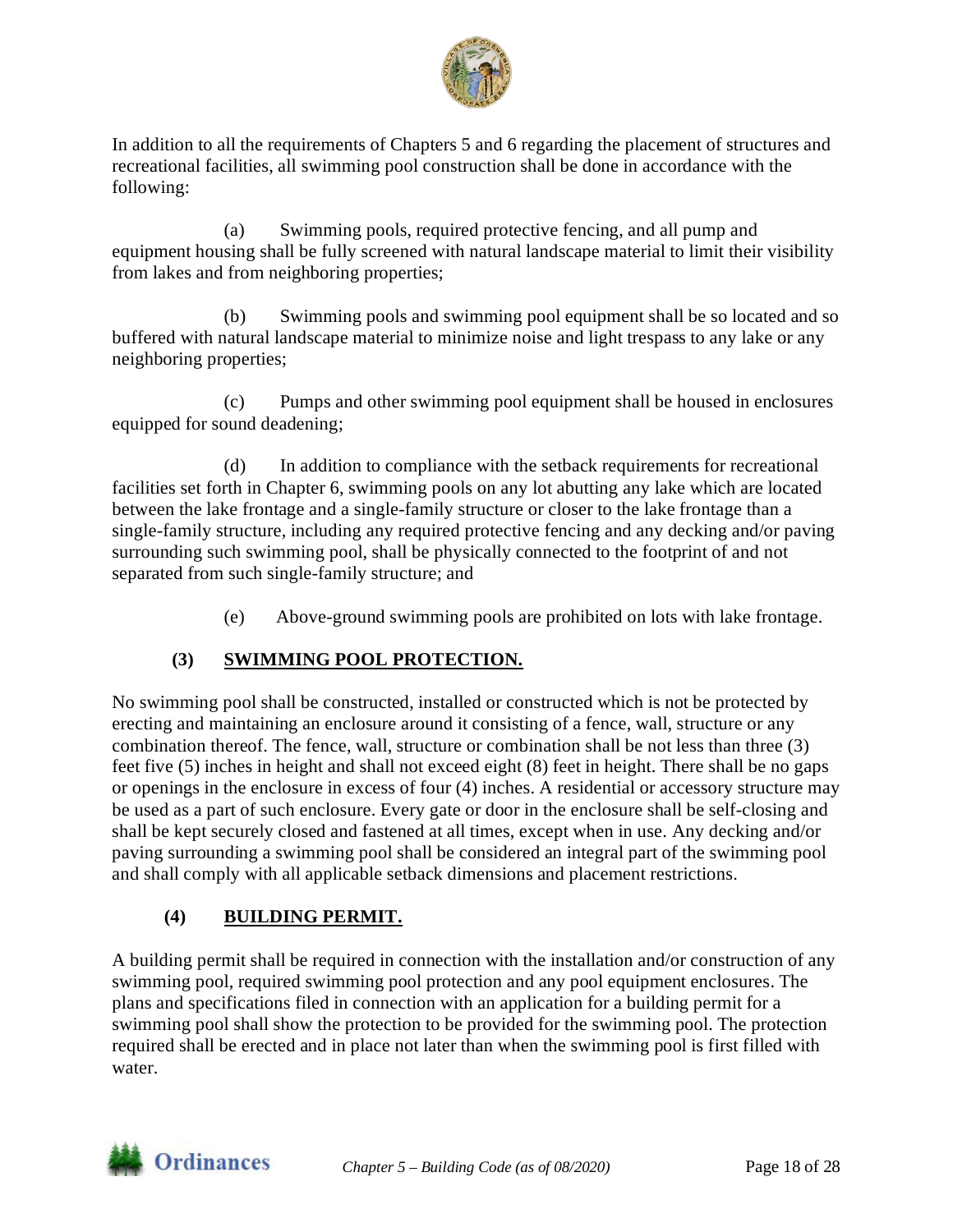

#### **(5) SWIMMING POOL DRAINING.**

Swimming pools shall be drained only into holding tanks for removal from the property (without over land draining or direct draining into any lake) or later return of the water to the swimming pool.

#### **(6) COMPLIANCE.**

No swimming pool shall be erected, placed, constructed, installed anywhere in the Village that does not comply with this Section.

## <span id="page-18-0"></span>**5.22 SECURITY KEY BOX SYSTEM**.

**(1) KEY BOX REQUIRED**. All public structures in the Village and all other structures having an automatic fire or burglar alarm system shall be equipped with a key box system. In addition, all driveway entrances with locking gates shall be equipped with a key box system. The key box system shall be of a type approved by the Village Police Department. The key box shall contain a key to permit access to the structure or driveway entrance by members of the Village Police or Village Fire Departments in an emergency. The key box shall be installed in a conspicuous location approved by the Village Police Department. Key boxes shall be obtained from the Village for a fee, as established from time to time.

**(2) LIABILITY**. The Village shall have no liability in connection with any key box system, including without limitation any liability for loss, damage or injury to property on which no system has been installed.

#### <span id="page-18-1"></span>**5.23 DRIVEWAY REGULATIONS**.

The construction of new private driveways and relocation of existing private driveways shall be done in accordance with the following:

**(1)** Private driveways shall be constructed to insure ready access to all structures for the Lake Country Fire and Rescue Department Fire Department ("LCFR").

**(2)** Where appropriate, screening with natural landscape materials to limit headlight glare, noise and visual intrusion on neighboring properties shall be provided for all new or relocated private driveway construction.

**(3)** All private driveways and parking areas shall be constructed to minimize direct runoff of storm water to neighboring properties and any lake and minimize the resultant soil erosion on neighboring properties. Drainage easements may be required.

**(4)** All new and relocated private driveways shall meet the following design standards where practicable and where topography permits:

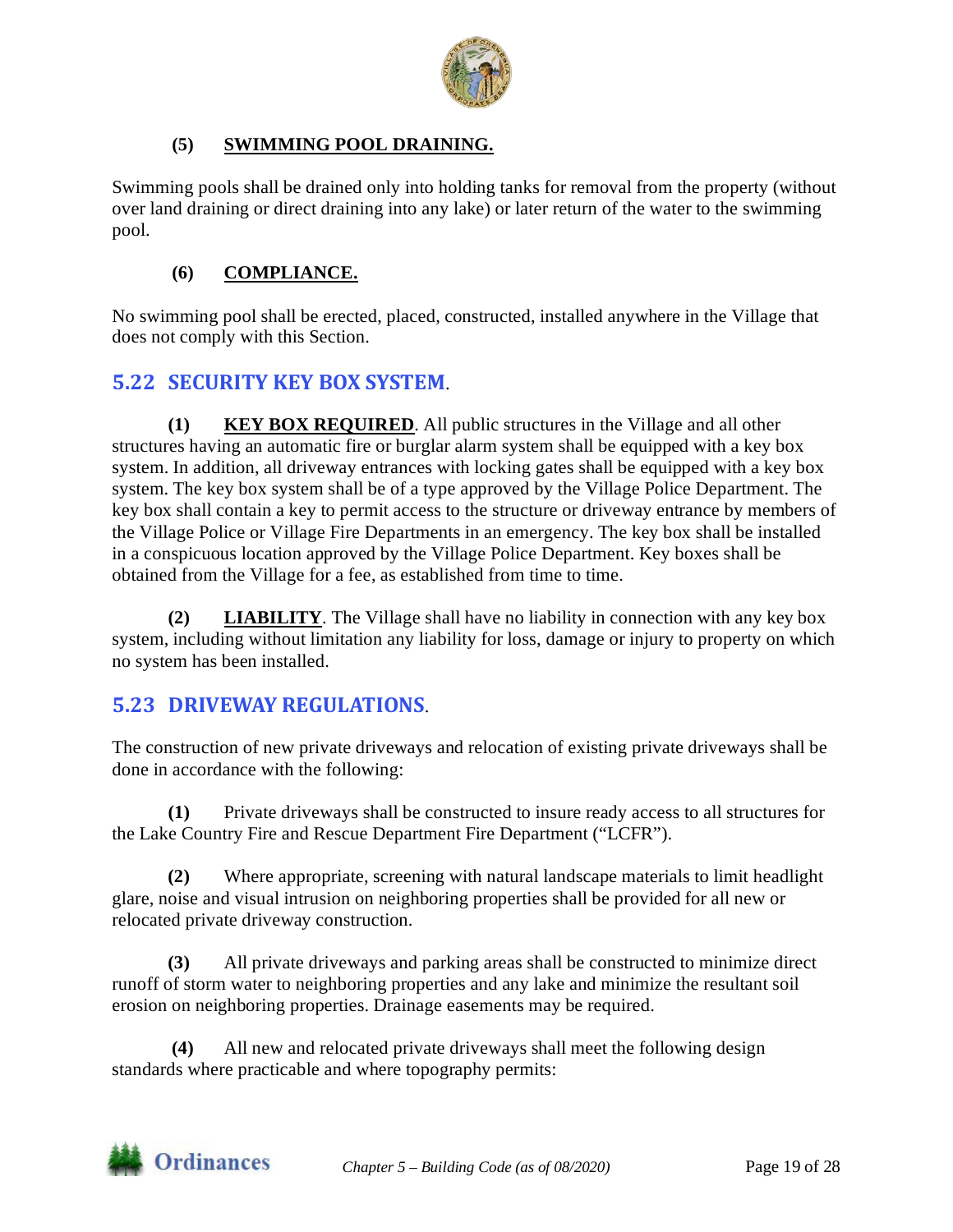

(a) Maximum grade of twelve (12) percent;

(b) Minimum width of twelve (12) feet at the main entrance, minimum culvert diameter of eighteen (18) inches;

(c) Minimum clearance of [two (2)] feet each side at the main entrance;

(d) Access clearance for a thirty-five (35) foot vehicle, including curves and bends throughout the length of the driveway; and

(e) Minimum height to overhanging foliage of [ten (10) feet], minimum clearance to foliage of [two (2)] feet each side of driveway.

If the above design standards cannot be practicably met, the landowner must acknowledge in writing in the building permit application that failure to comply with these requirements may hinder the provision of Village services or emergency access to the property and that the Village shall not be liable as a result thereof.

**(5)** All new and reconstructed private driveways shall require a building permit.

## <span id="page-19-0"></span>**5.24 OUTDOOR LIGHTING**.

**(1) PURPOSE**. The purpose of this Section is to perpetuate and preserve the rural character of the Village and to improve the health, safety and general welfare of the Village by restricting Light Trespass and unnecessary Glare to adjacent properties.

**(2) INTENT**. The intent of this Section is to have Outdoor Lighting Fixtures designed, located and specified so that light emitted therefrom does not create Light Trespass to adjacent properties.

**(3) APPLICABILITY**. The provisions of this Section shall apply to all Outdoor Lighting Fixtures used, installed, replaced, altered, moved or repaired except as such applicability is specifically expanded or reduced herein.

**(4) DEFINITIONS**. For the purposes of this Section certain terms and words are hereby defined as follows:

(a) Foot-Candle: The illuminance of one (1) Lumen on a one- (1-) square foot surface with a uniform distribution.

(b) Shielding: A lighting fixture constructed in such a manner that all light emitted by the fixture, either directly from the lamp or a diffusing element, or indirectly by reflection or refraction from any part of the luminaire, is shielded from view from adjacent properties. Any structural part of the light fixture providing this shielding must be permanently affixed.

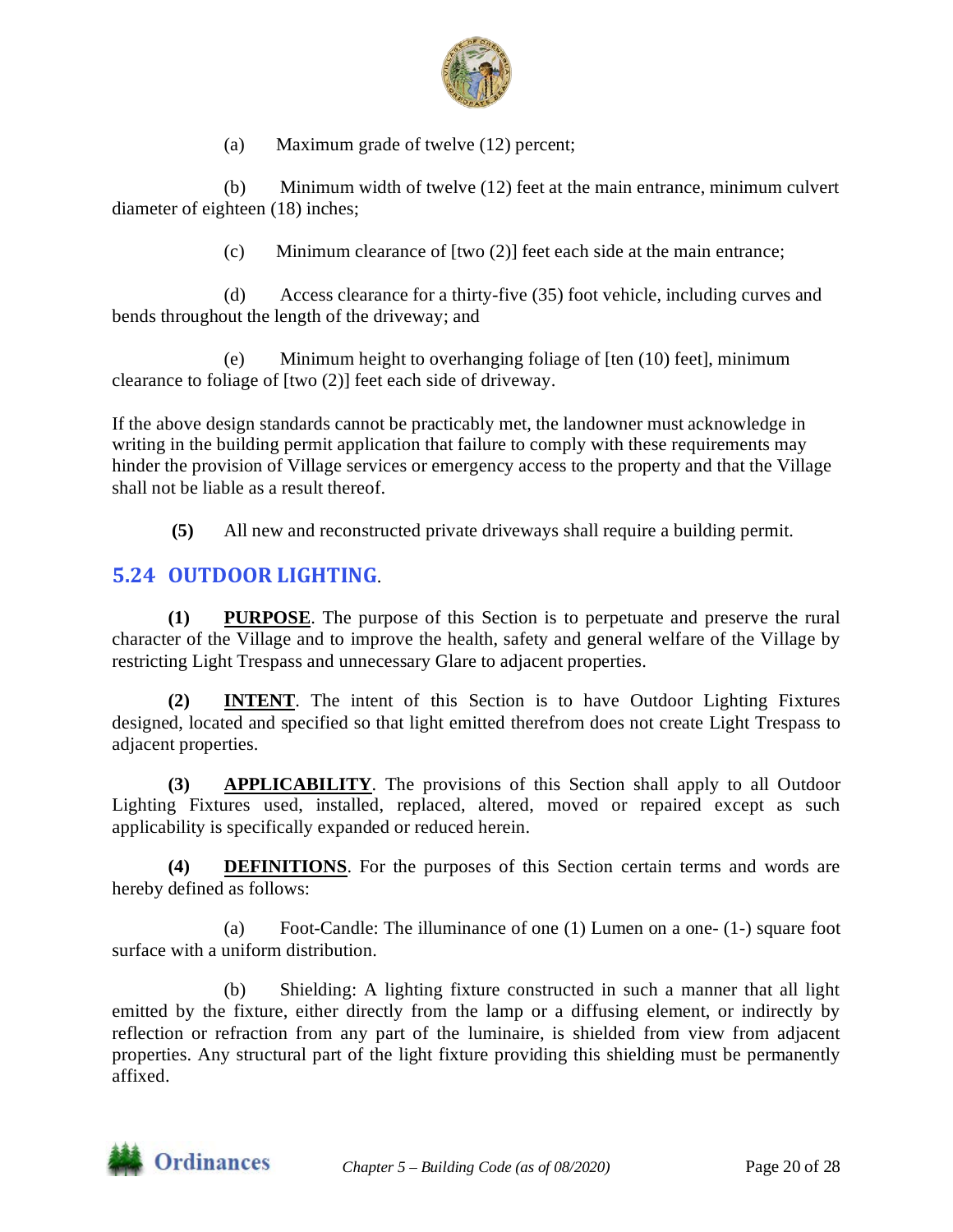

(c) Glare: A light ray emanating directly from an Outdoor Lighting Fixture, reflector or lens such that it falls directly upon the eye of an observer.

(d) Holiday Lighting: Seasonal decorations in place from November 10 through January 30 that does not exceed, as applicable, sixty (60) watts in incandescent or the equivalent for other types of lighting, and, for string light sets: (i) seven (7) watts per bulb for incandescent C9 string light sets; or (ii) one (1) watt per bulb for all other types of string light sets.

(e) Landscape and Architectural Lighting: Lighting to accentuate and illuminate gardens, landscapes or certain building aesthetics.

(f) Light Shield: Any attachment which interrupts and blocks the path of light emitted from an Outdoor Lighting Fixture.

(g) Light Trespass: Light emitted by a luminaire that shines beyond the boundaries of the property on which the luminaire is located.

(h) Lumen: A unit of luminous flux derived by the International System of Units, which measures the total quantity of visible light emitted by a source per unit of time. For avoidance of doubt, a lumens to watts comparison table is below.

| Lumens            | Incandescent | <b>Fluorescent</b> / <b>LED</b> |
|-------------------|--------------|---------------------------------|
|                   | Watts        | Watts                           |
| $375 \text{ lm}$  | 25 W         | 6.23 W                          |
| 600 lm            | 40 W         | 10 W                            |
| 900 lm            | 60W          | 15 W                            |
| $1125 \text{ lm}$ | 75 W         | 18.75 W                         |
| 1500 lm           | 100 W        | 25 W                            |
| 2250 lm           | 150 W        | 37.5 W                          |
| 3000 lm           | 200 W        | 50 W                            |

(i) Outdoor Lighting Fixture: Outdoor Lighting Fixture: An outdoor illuminating device, luminaire, outdoor lighting lamp or similar device, permanently installed or portable. Such devices shall include, but are not limited to lights used for:

- i. Private roadway and driveway lighting;
- ii. Buildings and structures;
- iii. Recreational areas;
- iv. Landscapes and gardens; and
- v. Building overhangs and open canopies.

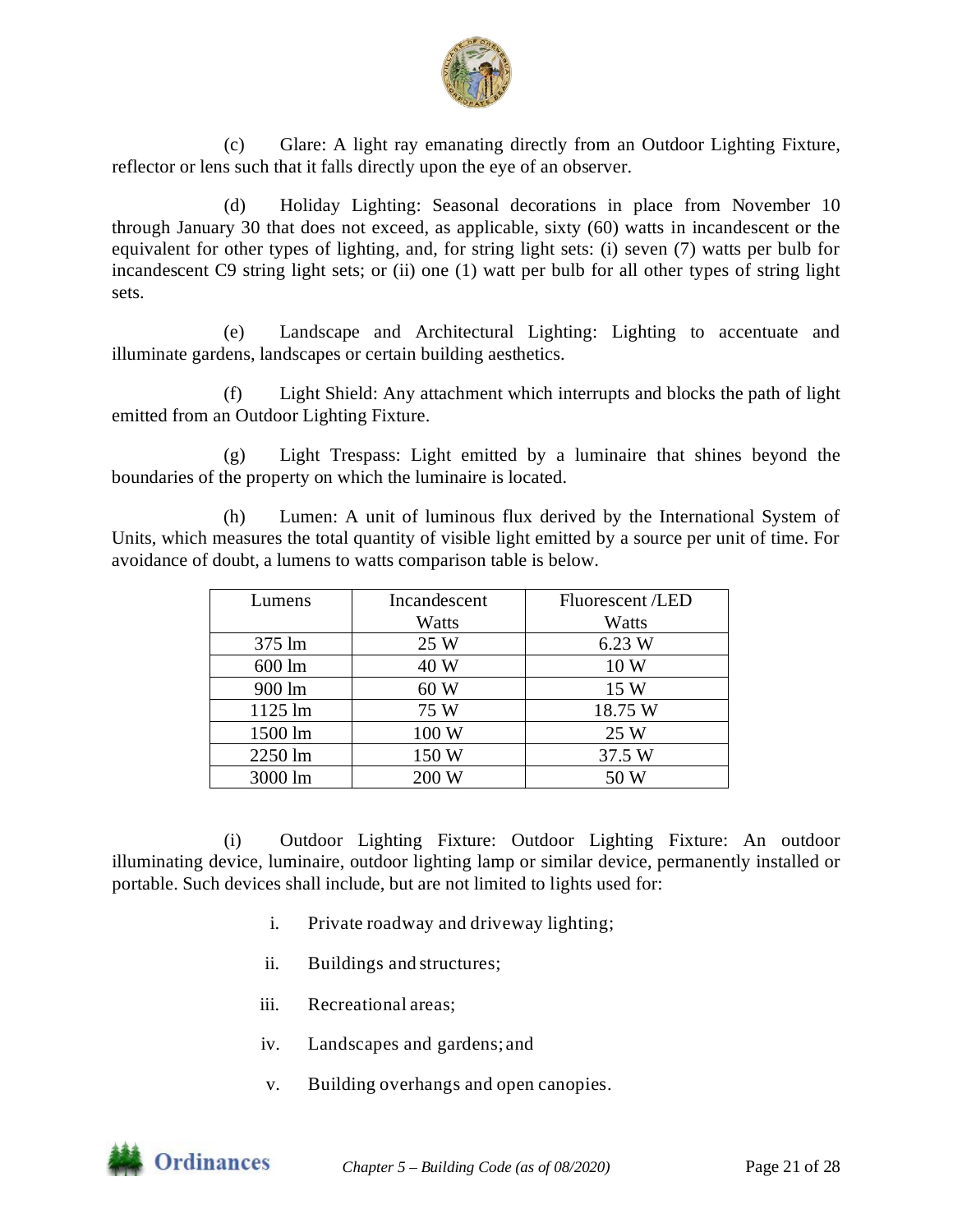

**(5) GENERAL RULES**. All Outdoor Lighting Fixtures within the Village shall be designed, located, and specified with Shielding and shall create cut off oflight source view so that no Glare, or illumination is cast outside the boundaries of the property where the luminaire is located so as to constitute Light Trespass. Further, the light level of all Outdoor Lighting Fixtures shall be no greater than one-half (1/2) of a Foot-Candle measured at a height of five (5) feet above grade at the property line on which the luminaire is located and, if applicable, no greater than one- half (1/2) of a Foot-Candle measured at a height of five (5) feet above the surface of the ordinary high water mark of Pine Lake, North Lake or Beaver Lake, as applicable, except as otherwise set forth herein. Outdoor Lighting Fixtures shall not be aimed toward or directed at a neighboring property, and, as applicable, Pine Lake, North Lake or Beaver Lake.

**(6) HOURS OF OPERATION**. All Outdoor Lighting Fixtures shall be turned off between 11:00 p.m. and sunrise, except:

(a) Outdoor Lighting Fixtures necessary for security purposes and which are equipped with motion or proximity sensors; provided, however:

- i. The sensors for such lighting shall not be triggered by activity located off the property where the Outdoor Lighting Fixture is located; and
- ii. Such lighting shall not remain on for more than fifteen (15) minutes beyond the triggering event.

(b) Outdoor Lighting Fixtures necessary to illuminate walkways and/or stairways; and

(c) Outdoor Lighting Fixtures for non-residential establishments, if authorized by a conditional use permit.

**(7) SHORELAND LIGHTING**. The purpose of this Section is to minimize Glare and Light Trespass in the shoreland environment without significantly inhibiting safety and security.

(a) This subsection applies to all Outdoor Lighting Fixtures located on berthing structures, piers or docks or designed to illuminate such structures.

- (b) The following requirements shall apply:
	- i. Flashing and rotating lights are prohibited.
	- ii. Outdoor Lighting Fixtures located on the exteriors of berthing structures, piers or docks shall have Shielding or be fitted with an opaque Light Shield to limit the upward and outward projection of light to an angle no greater than forty five (45) degrees below the horizon to prevent direct visibility of the lamp to persons on public waters or adjacent lands. Such Outdoor Light Fixtures shall be limited

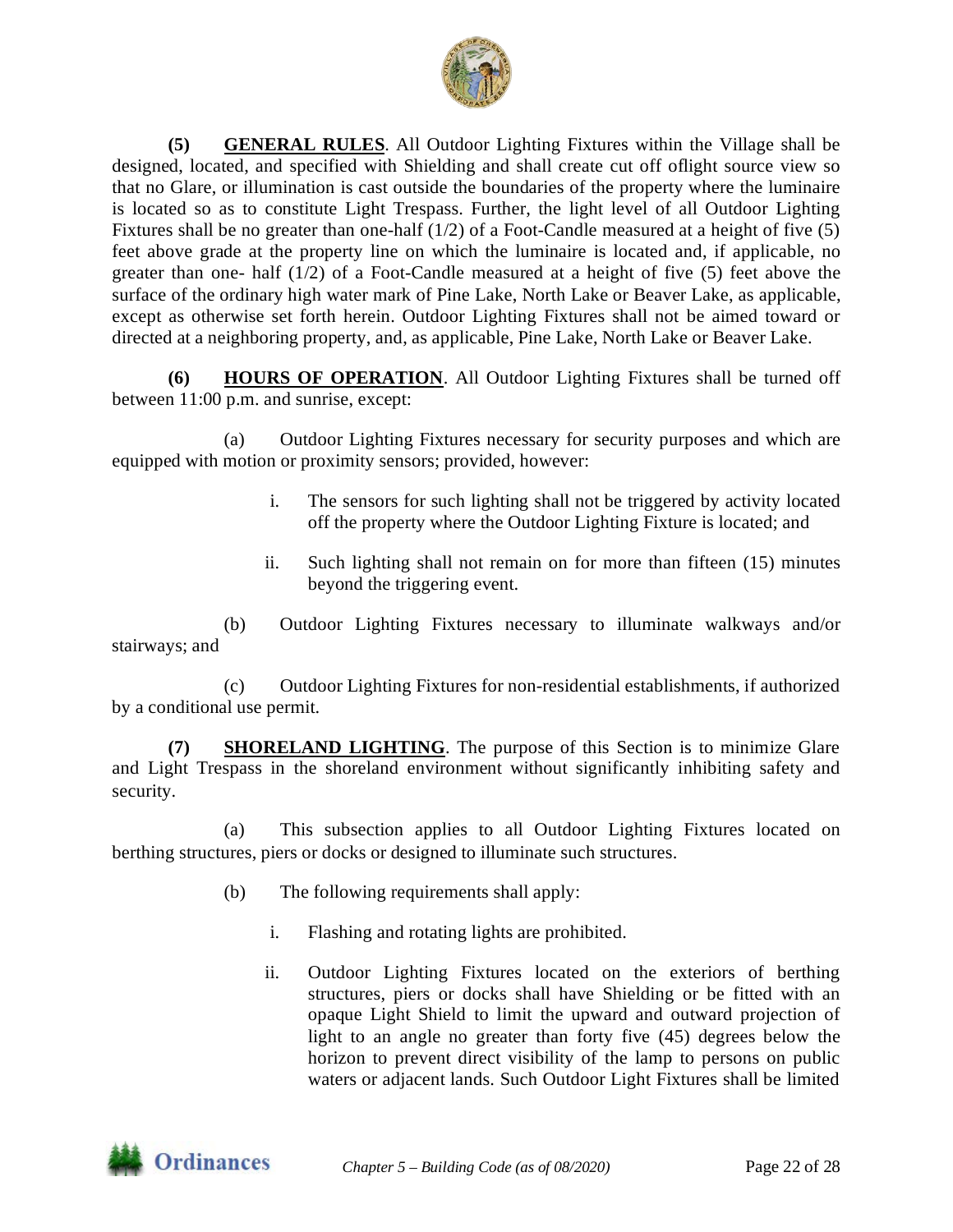

to a maximum of one (1) Foot-Candle measured at the ordinary high water mark.

- iii. Outdoor Lighting Fixtures not mounted on berthing structures, piers or docks but designed to illuminate such a structure or its immediate vicinity shall comply with subparagraph (ii) above.
- iv. Outdoor Lighting Fixtures installed on or intended to illuminate, berthing structures, piers or docks shall be turned off when not required for safety or security.

**(8) EXEMPTIONS**. The following are exempt from the requirements of this Section:

(a) Temporary Exemption. A request for temporary exemption from the provisions of this Section may be submitted to the Village Administrator in written form describing the reasons for the request and the nature of the request. If approved and granted in writing by the Village Administrator, such exemption shall be in force for not more than thirty (30) days. A request for a maximum of one (1) thirty (30) day renewal may be made in similar manner. The Village Administrator may terminate any temporary exemption for any reasonable cause, including but not limited to concerns about safety or Light Trespass.

(b) Landscape and Architectural Lighting and Holiday Lighting. Landscape and Architectural Lighting and Holiday Lighting are exempt from the requirements of this Section, except for the hours of operation requirements of subsection (6). Landscape and Architectural Lighting shall also be subject to the limitations set forth in subsection (8)(d).

(c) Pool and Fountain. Underwater lighting for the illumination of swimming pools and fountains, where light emitted therefrom does not create Light Trespass.

(d) Elevated Objects. Uplighting for State and national flags, statues, entrance way markers, or other top-of-pole mounted objects which cannot reasonably be illuminated with downward directed lighting. Upward directed lighting may be used only in the form of one or two narrowcone spotlights (both singly or together constituting a single source of upward directed lighting) which confines not less than ninety percent (90%) of the illumination to the object of interest; provided however that the lighting must be restricted to an angle of not less than seventy- five (75) degrees up from horizontal. Each source of upward directed lighting shall have 2,250 lumens or less, or the equivalent for other lighting types, and the aggregate of all upward directed lighting on a property may not exceed 5,000 total lumens. There shall be no more than one source of upward directed lighting for each ten (10) square feet of space on a property.

(e) Public Right-of-Way and Facilities. Outdoor Lighting Fixtures located within the public right-of-way or which serve or are located upon public facilities.

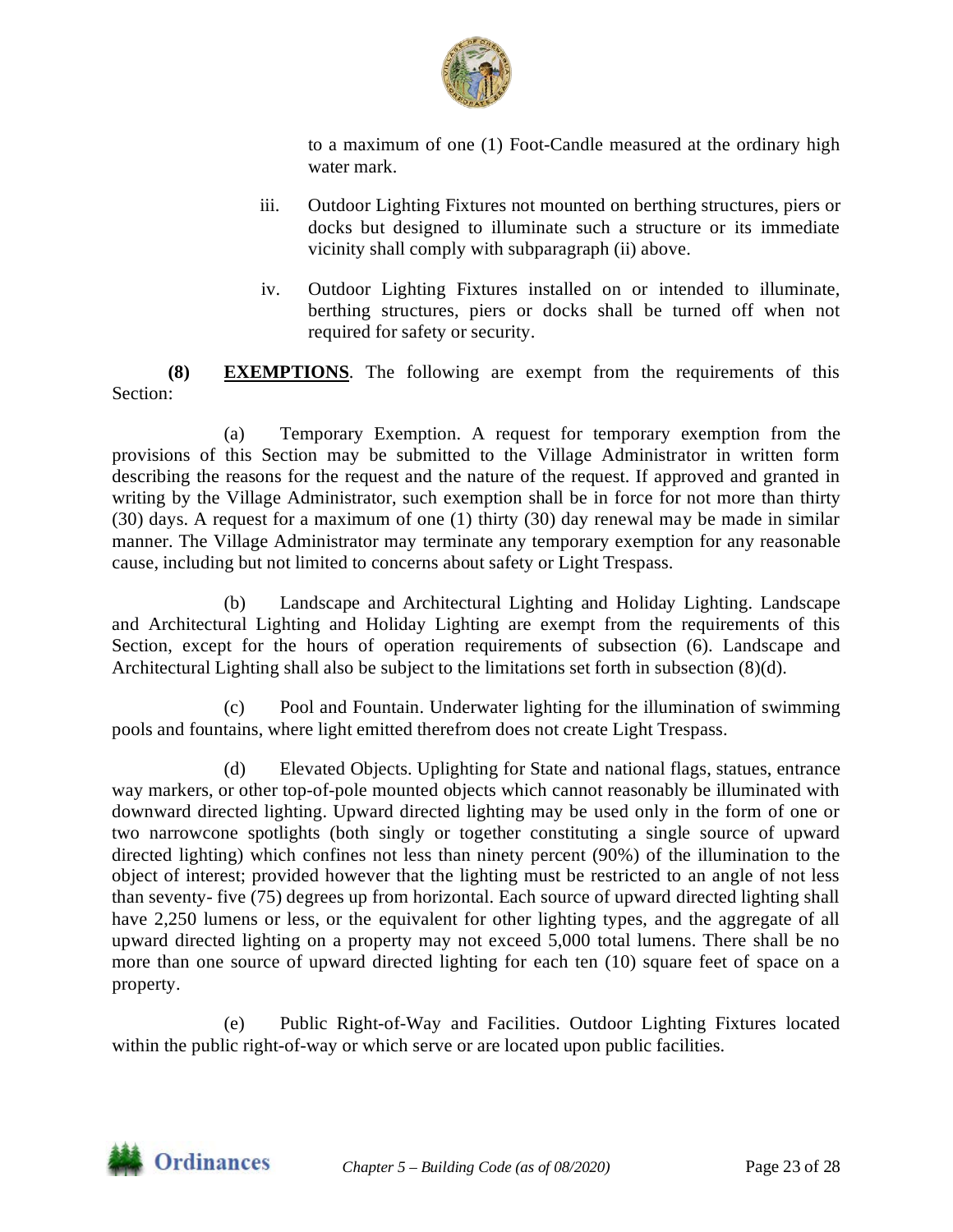

**(9) NEW CONSTRUCTION – LIGHTING PLANS**. An outdoor lighting plan must accompany original submissions of building plans for all new construction. The submission shall contain, but shall not necessarily be limited to, the following:

(a) Plans indicating the location on the premises of each Outdoor Light Fixture, both proposed and any already existing on the property;

(b) Descriptions of all Outdoor Light Fixtures, both proposed and existing. The description may include, but is not limited to catalog cuts and illustrations by manufacturers; and

(c) Photometric data, such as that furnished by manufacturers or similar showing the angle of cut off oflight emissions.

## <span id="page-23-0"></span>**5.25 CONSTRUCTION ACTIVITIES AND NOISE RESTRICTIONS**.

**(1) LIMITATION ON ADVERSE IMPACT**. Construction activities in the Village shall be conducted in a manner that minimizes the noise and other adverse impacts upon surrounding properties, consistent with that residential character of the Village.

**(2) PERMISSIBLE TIME FOR CONSTRUCTION ACTIVITIES**. Outdoor construction activities or indoor construction activities which require activities outdoors, such as preparation or staging, shall not be conducted outside of the following times:

> No earlier than 7:00 a.m. on weekdays (Mondays through Friday); and No earlier than 9:00 a.m. on Saturdays. The construction activities shall conclude by 6:00 p.m. No such activities shall take place on Sundays or Holidays.

**(3) DEFINITIONS**. For the purposes of this Section certain terms and words are hereby defined as follows:

(a) Construction Activities: Any work performed by a contractor, subcontractor, vendor, or supplier and shall also include delivery or drop off of construction materials or equipment to the property. "Construction activities" shall not include maintenance or upkeep of property which is routine or which does not require a permit. The time limits for construction activities defined forth above shall not include the actions which are self-performed by either the owner of the property or someone on the owner's behalf who is not receiving any compensation.

## **(4) ENFORCEMENT & WAIVERS.**

(a) The Village Administrator, or the Village Administrator's designee, may authorize a waiver to the requirements of this Section where, in the opinion of the Village Administrator or the Village Administrator's designee, such a waiver is necessary due to emergency; to promote the public health and safety; or where literal compliance would cause

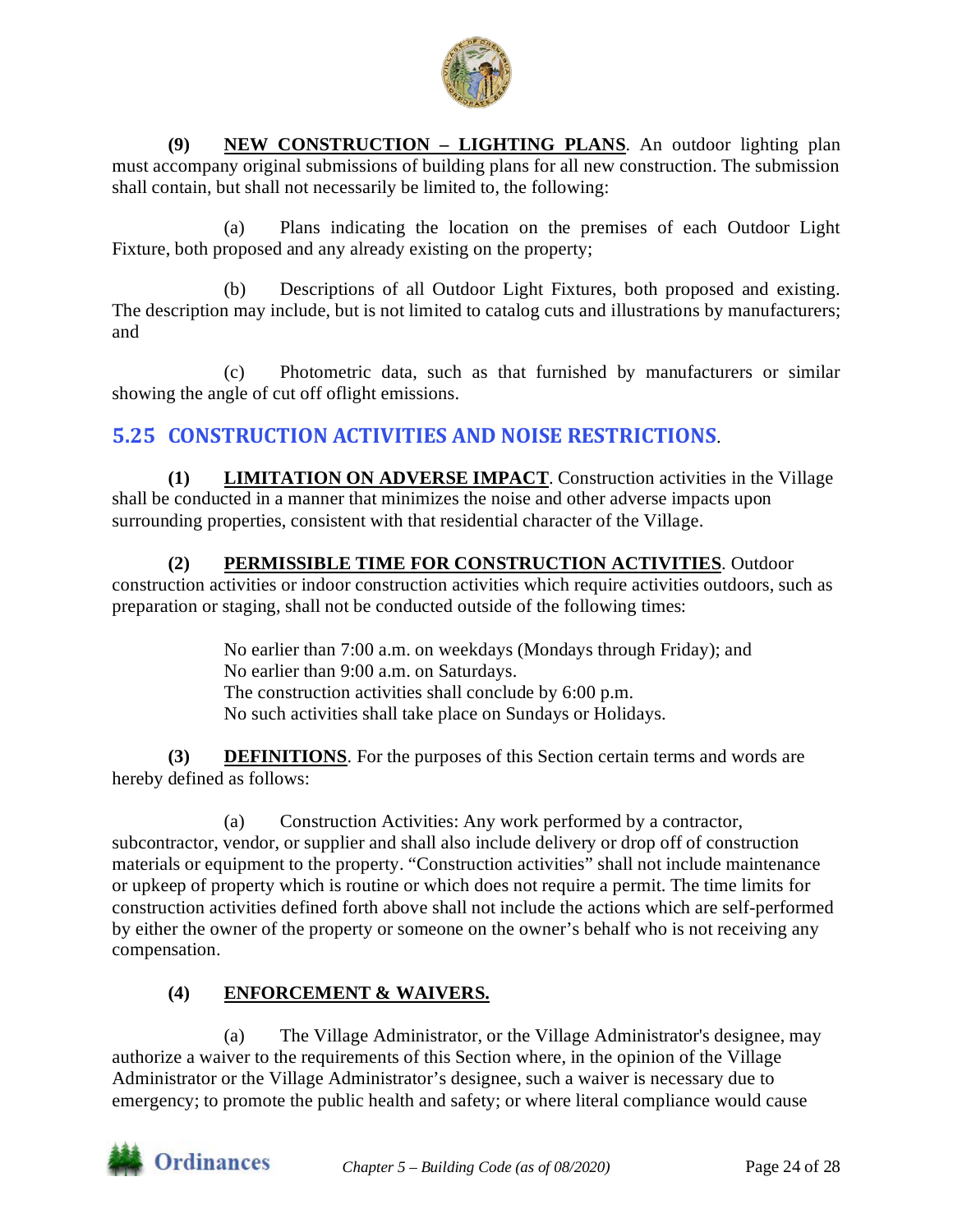

undue hardship. A waiver granted under this Section may include such conditions as, in the opinion of the Village Administrator or the Village Administrator's designee, are necessary under the circumstances to promote the intent of this Section.

(b) Any person who violates this Section shall be subject to a forfeiture of not less than One Hundred Dollars (\$100) but not more than Five Thousand Dollars (\$5,000) per occurrence. This Section shall not be construed to limit the authority of the Village to respond to Code violations and/or nuisance complaints or the right of the Village to enforce the Code or abate such nuisance in accordance with the applicable section of this Code or the Wisconsin **Statutes.** 

**(5) EFFECTIVE DATE**. This Section is effective and the limitations set forth herein shall apply to all construction activities taking place after November 9, 2015.

# <span id="page-24-0"></span>**5.26 SIGNS AND BILLBOARDS**.

It shall be unlawful for any person, firm or corporation, to install, erect, fasten, post, paint or maintain any sign, billboard, picture, poster or advertisement upon any curb, sidewalk, fence, board, post, pole, tree, structure or building within the limits of the Village except as set forth herein.

### **(1) PERMITTED SIGNS**.

(a) This Section shall not apply to signs not exceeding nine (9) square feet in area which: (i) advertise real estate for sale when erected upon the premises so offered for sale, (ii) designate the names of owners or occupants of real estate on which such sign is located, (iii) designate the names of owners or occupants of real estate at the highway entrances leading thereto, (iv) designate the name of a subdivision at its entrance; provided that each parcel of real estate shall be limited to one of each of such signs, exclusive of names on mailboxes; (v) forbid trespassing, are warnings for the protection of persons or property or are of a similar nature; or (vi) relate to an election or any other local, state or federal governmental issue or the political process, subject to subsection (4) herein.

(b) This Section shall not apply to official signs or notices of any governmental unit.

## **(2) TEMPORARY SIGNS.**

Temporary signs which direct persons to picnics, auctions, estate/garage sales, parties, outings, gatherings, meetings, exhibitions or open houses are permitted but shall be limited to: (i) the hours of such an event and (ii) the premises on property to which the event is taking place or on private property where permission has been granted by the property owner. Such signs shall not exceed six (6) square feet but may be two-sided. The person who has posted or directed the posting of a temporary sign is responsible for its removal in a timely fashion.

#### **(3) CONTRACTOR SIGNS.**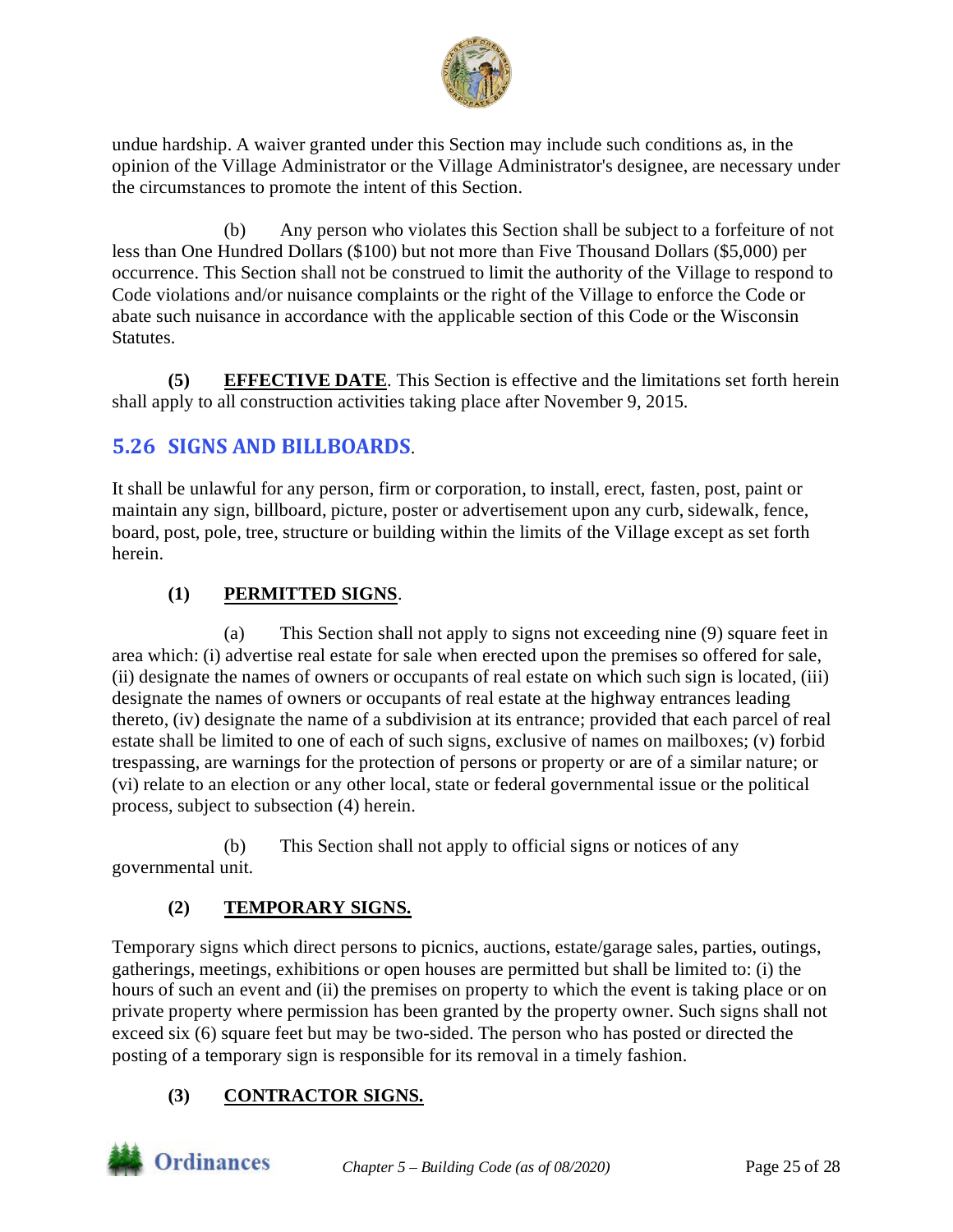

Contractor signs shall be permitted but limited to one (1) sign per construction site and shall be limited to that of the prime contractor or general contractor for the construction site. Contractor signs shall not exceed six (6) square feet but may be two-sided. The duration of the sign shall be limited from the time of the building permit issuance to the completion of construction. Contractor signs shall be placed at the driveway entrance for the purpose of directing deliveries to the construction site.

#### **(4) POLITICAL SIGNS.**

Political signs are not permitted on public property, rights of way or within one hundred (100) feet of a polling place entrance. Political signs shall not exceed six (6) square feet in size and shall be limited to the "election campaign period" as defined in Wisconsin Statutes.

#### **(5) VIOLATIONS.**

(a) The Village is authorized to remove any signs posted that are in violation of this Section. Any expenses incurred by the Village in the removal process may be billed to the person who has posted or directed the posting of the sign or to the property owner.

(b) Any person, firm, or corporation violating any of the provisions of this Section shall upon conviction thereof forfeit not less than Fifteen Dollars (\$15) nor more than Five Hundred Dollars (\$500) for each day during which such violation shall continue, together with the costs of prosecution, and in default of the payment of such forfeiture and costs shall be imprisoned in the county jail of Waukesha County until payment of such forfeiture and costs of prosecution, but not exceeding ten (10) days.

#### **(6) STREET NUMBERING REQUIRED.**

Every property in the Village shall be required to display a street number according to the established grids adopted by the Village Board. The Village shall furnish and install numbers and brackets for all properties per the standards of size, style, and color established by the Village Board. The Village Board may, however, in its discretion, establish specific requirements for the uniform location and/or method of display of street numbers for a specific development or subdivision. In such event, property owners within such development or subdivision shall display street numbers in compliance with the Village Board's requirements.

(a) DISPLAY. Street numbers shall be displayed not greater than ten (10) feet from the edge of the roadway and not closer than three (3) feet, nor more than ten (10) feet from the edge of the driveway.

(b) MAINTENANCE/REPLACEMENT. The property owner shall be responsible for maintaining street numbering required under this Section. In the event any street number becomes illegible from the roadway for any reason or there is damage to or loss of any street number(s), such street number(s) shall be replaced in conformity with this Section within thirty (30) days. Such replacement and/or maintenance shall be the property owner's responsibility and at the property owner's expense.

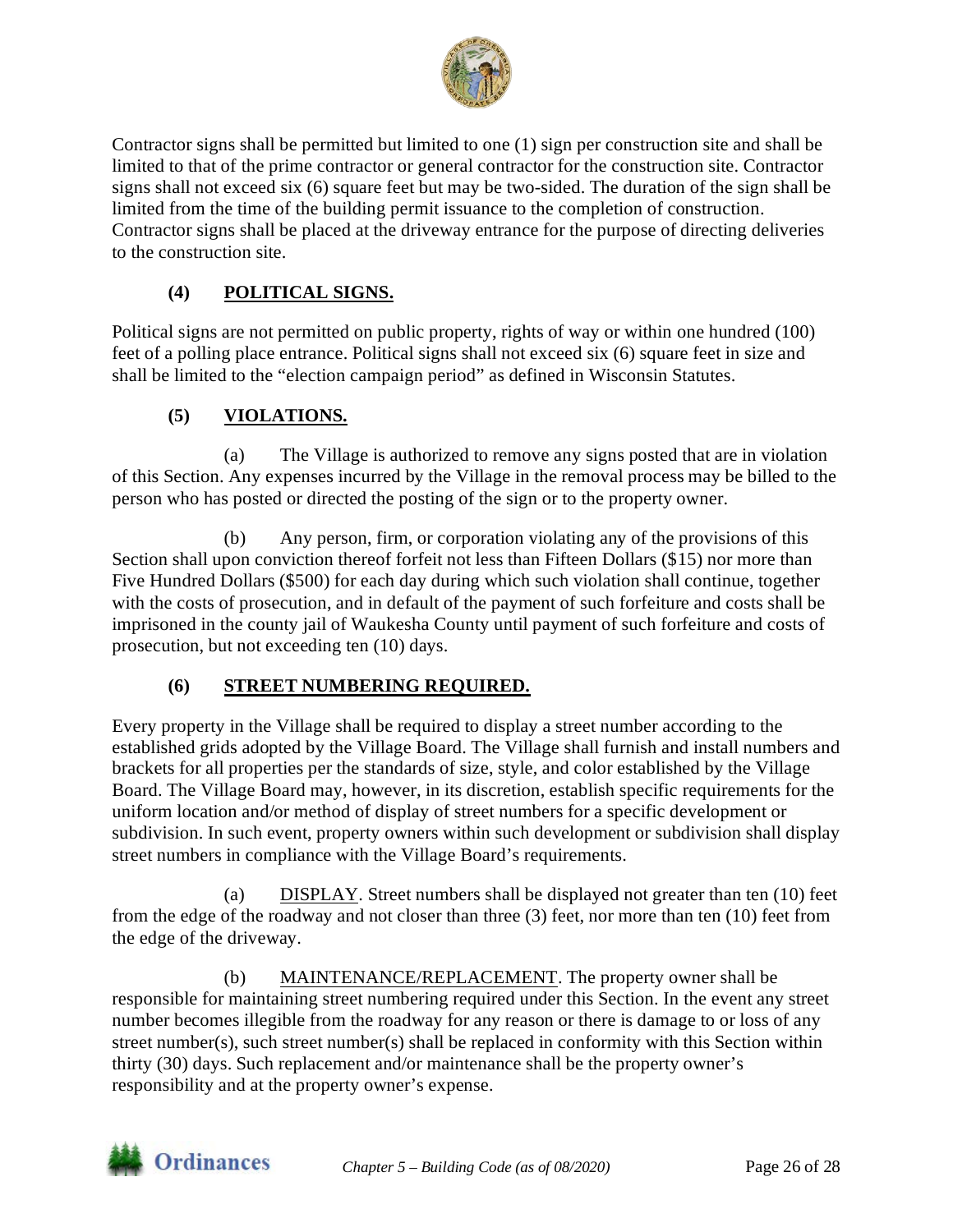

(c) REMOVAL PROHIBITED. No person shall deface, destroy, obstruct or remove any street number required under this Section.

(d) VIOLATIONS. Any person violating any provision of this Section shall be subject to the penalties set forth in subsection 5.26(5)(b).

# <span id="page-26-0"></span>**5.27 UNDERGROUND UTILITY FACILITIES ENCOURAGED**.

**(1) DEFINITIONS**. For the purposes of this Section certain terms and words are hereby defined as follows:

(a) Electrical Services: The conductors and equipment for delivering energy from the electrical supply system to the wiring system of the premises served.

(b) Permanent Electrical Services: Electrical services which are anticipated to remain in place or actually remain in place for more than ninety (90) days; provided, however, overhead services of a temporary nature which are installed to provide electrical service during construction, remodeling, renovation, repair or demolition of bridges, structures, equipment, or similar activities, or during emergencies or for tests or experiments relating to public safety shall not constitute permanent electrical services.

(c) Underground Utility Facilities: The conductors, cable, conduit and/or equipment necessary to transmit electrical or communications energy from the aerial or underground distribution system of the supplier to the main disconnect, junction, or protector panel in or on the customer's premises, including all electric, communications, signal and cable television facilities.

**(2) PURPOSE**. The Village Board does hereby declare it to be the public policy of the Village to favor underground utility facilities. The exercise of the police power to implement this public policy is based on the public benefit received including but not limited to, the following reasons:

- (a) Enhancing scenic, aesthetic and other recreational values;
- (b) Improving civic appearance;
- (c) Removing safety hazards which are a danger to pedestrians, motorists and wildlife;
- (d) Overcoming the threat of temporary loss of service due to high winds, ice, accident or equipment failure;
- (e) Protecting the integrity of trees and other vegetation; and
- (f) Eliminating damage to overhead lines and poles caused by vandalism, wildlife or accident.